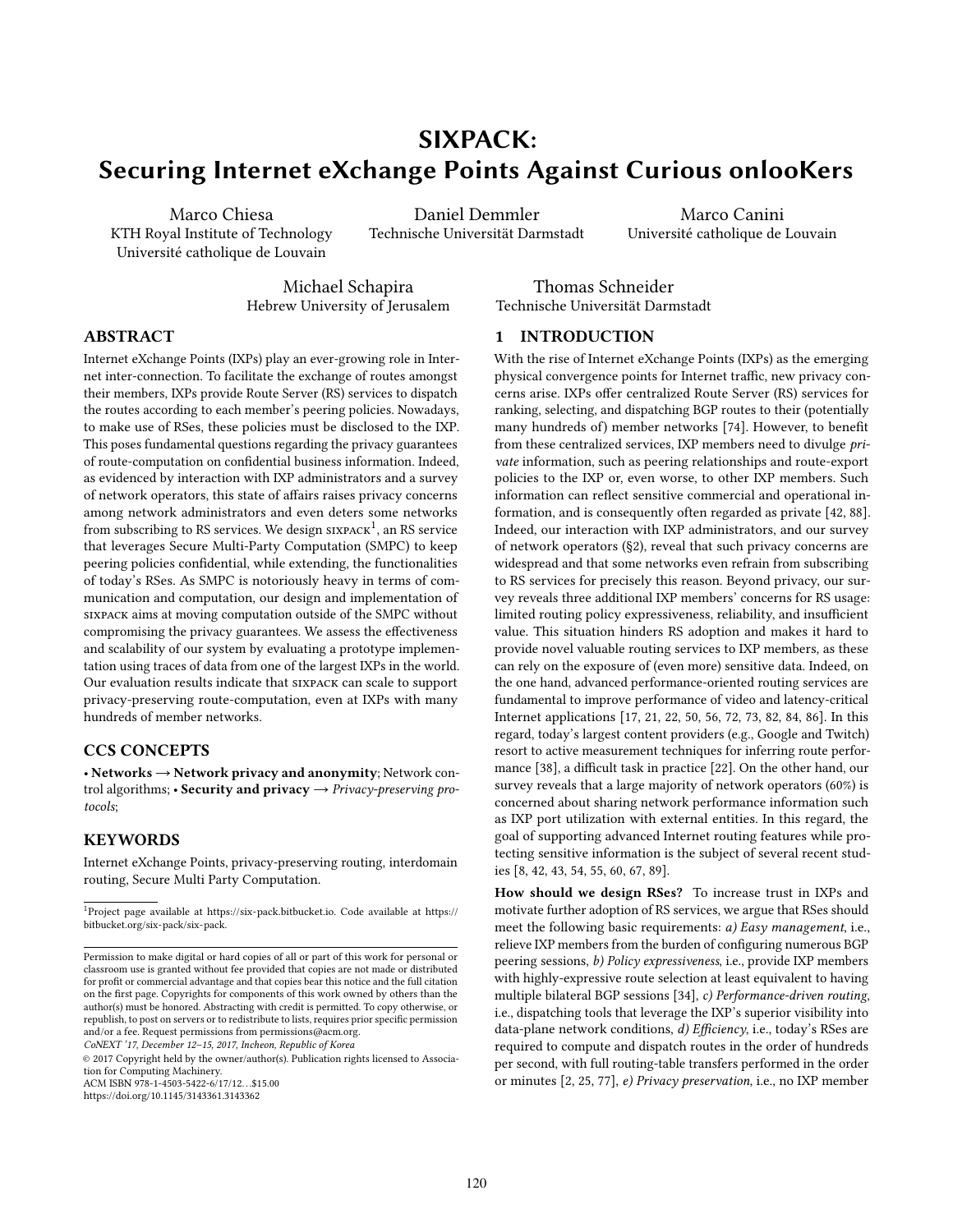nor the IXP itself should be able to learn information about routing policies of the other members (except for information that can be deduced from its own RS-assigned routes), f) Reliability, i.e., guaranteed connectivity upon failures in the IXP infrastructure.

SIXPACK: A privacy-preserving advanced RS. To accomplish the above, we advocate implementing an RS via secure multi-party computation (SMPC) [\[36,](#page-12-16) [87\]](#page-13-4). With an SMPC-based realization of an RS, the desired routing outcome can be computed without the IXP or IXP members gaining visibility into the "inputs" to this computation, i.e., members' private routing policies.

However, realizing our vision of a privacy-preserving RS is highly nontrivial. General-purpose SMPC machinery is excessively heavy in terms of computation and communication overheads and is thus infeasible to employ for this purpose [\[42\]](#page-12-1). Consequently, attaining feasible runtimes and communication costs requires devising a suitable highly-optimized, privacy-preserving scheme specifically tailored to the RS context. We present sixpack, the first IXP route server service that satisfies all the aforementioned requirements.<sup>[2](#page-1-0)</sup> It efficiently ranks, selects, and dispatches BGP routes based on the members' expressive routing policies and any IXP-provided performance information without leaking any confidential business peering information.

A conceptual overview of sixpack is given in Fig. [1.](#page-1-1) The IXP route server service is jointly performed by two independent and noncolluding computational parties,  $RS_1$  and  $RS_2$ , which run an SMPC protocol. Each IXP member encrypts its BGP routes, announces them to the RSes, and creates two "shares" of its (private) business peering policy that are sent to the two RSes. Each of the RSes, in turn, sends to each IXP member, upon completion of the SMPC, a share of its output, that the member can use to recover its selected routes. SIXPACK provably guarantees that as long as  $RS<sub>1</sub>$  and  $RS<sub>2</sub>$  do not collude with each other, neither the RSes nor other IXP members will learn any information regarding an IXP member's business and routing policies. We envision  $RS_1$  and  $RS_2$ , as being run by the IXP and a neutral and well-regarded international organization (e.g., NANOG or RIPE), which is already trusted to support and operate fundamental Internet services (though not necessarily trusted for privacy confidentiality) $^3$  $^3$ . In addition, one of the two RSes should be executed on a machine that is located outside the IXP but in very close proximity (i.e., within the same colocation data center) so as to be in a separate security domain while keeping latency of inter-RS communication at a minimum (i.e., < 1ms).

We observe ([§5\)](#page-4-0) that a naïve application of SMPC to RS computation, in which the entire RS computation is carried out via SMPC machinery, is infeasible in practice as a result of unrealistic computation and communication overheads in SMPC. In fact, network operators rely on a highly-expressive inter-domain routing protocol to export, rank, and filter routes routes based on their own routing policies. In the Border Gateway Protocol (BGP), the standard de-facto inter-domain routing protocol, such operations often entail evaluating regular expressions based on the traversed



<span id="page-1-1"></span>

Figure 1: Conceptual overview of sixpack. The four IXP members communicate with the two route server entities, which run SMPC to perform ranking, selection, and dispatch of BGP routes.

networks, a computationally prohibitive operation in SMPC [\[53,](#page-12-20) §5]. To preserve the same routing expressiveness of BGP, we thus resort to the following approach. sixpack is carefully designed to keep complex computation outside the SMPC, to the largest extent possible without compromising privacy. Specifically, in sixpack, we carefully decompose the RS functionality into two simple, yet crucial, SMPC-based building blocks for efficient route-dispatch, called Export-All and Select-Best, while performing the most complex computation over unencrypted data outside of the SMPC without leaking any private information. Namely, all members that wish to announce a route through the IXP will first locally compute the set of members to whom each route should be exported. using any arbitrary complex "export" routing policy. This computation is performed outside of the SMPC. Using Export-All, all available BGP routes that are exportable to an IXP member, that is, the routes that other IXP members are willing to advertise to that member, are dispatched to the member in a fully privacy-preserving manner. Then, the member locally ranks its available routes outside of the SMPC according to its arbitrary complex local preferences over routes and feeds the resulting ranking as input into SELECT-BEST. SELECT-BEST leverages this information and information from the IXP (e.g., port utilization) to select the best route for that member without leaking any information. Performing the ranking routes outside of the SMPC greatly enhances the performance of the system. In fact, to achieve the same routing expressiveness of today's interdomain routing protocols, ranking routes must support com-plex regular expression evaluations and requires, we move <sup>[4](#page-1-3)</sup> Thus, sixpack both goes well beyond the services offered by today's RSes (by delegating route-selection from the RS to the member and incorporating performance-related information into the route selection process) and provides strong privacy guarantees to IXP members.

We discuss sixpack's optimized design, underlying assumptions, threat model, deployment challenges, IXP visibility of data-plane traffic, etc., in detail in the following sections.

#### Paper contributions:

- An analysis of the operators' concerns about peering with RSes at IXPs through a survey with 119 responses and a measurement of RS usage at one of the largest IXP worldwide.
- The design and implementation of the first IXP route server capable of keeping the peering policies and routing preferences private, while allowing the IXP members to express

<span id="page-1-0"></span> $^2$ While the focus in this work is not reliability, even today, at large IXPs, members are contractually requested to set multiple peering sessions with distinct RSes for redundancy requirements [\[26\]](#page-12-17). Also, recently proposed Internet drafts [\[48\]](#page-12-18) further mitigate the impact of failures in the IXP network.

<span id="page-1-2"></span><sup>&</sup>lt;sup>3</sup>In addition, our survey of network operators [\[64\]](#page-12-19) reveals RIRs enjoy the trust of a large fraction (88%) of respondents.

<span id="page-1-3"></span><sup>&</sup>lt;sup>4</sup>Thanks to our modular design, a member may skip the SELECT-BEST phase at the cost of revealing to the IXP that it disregards using IXP information.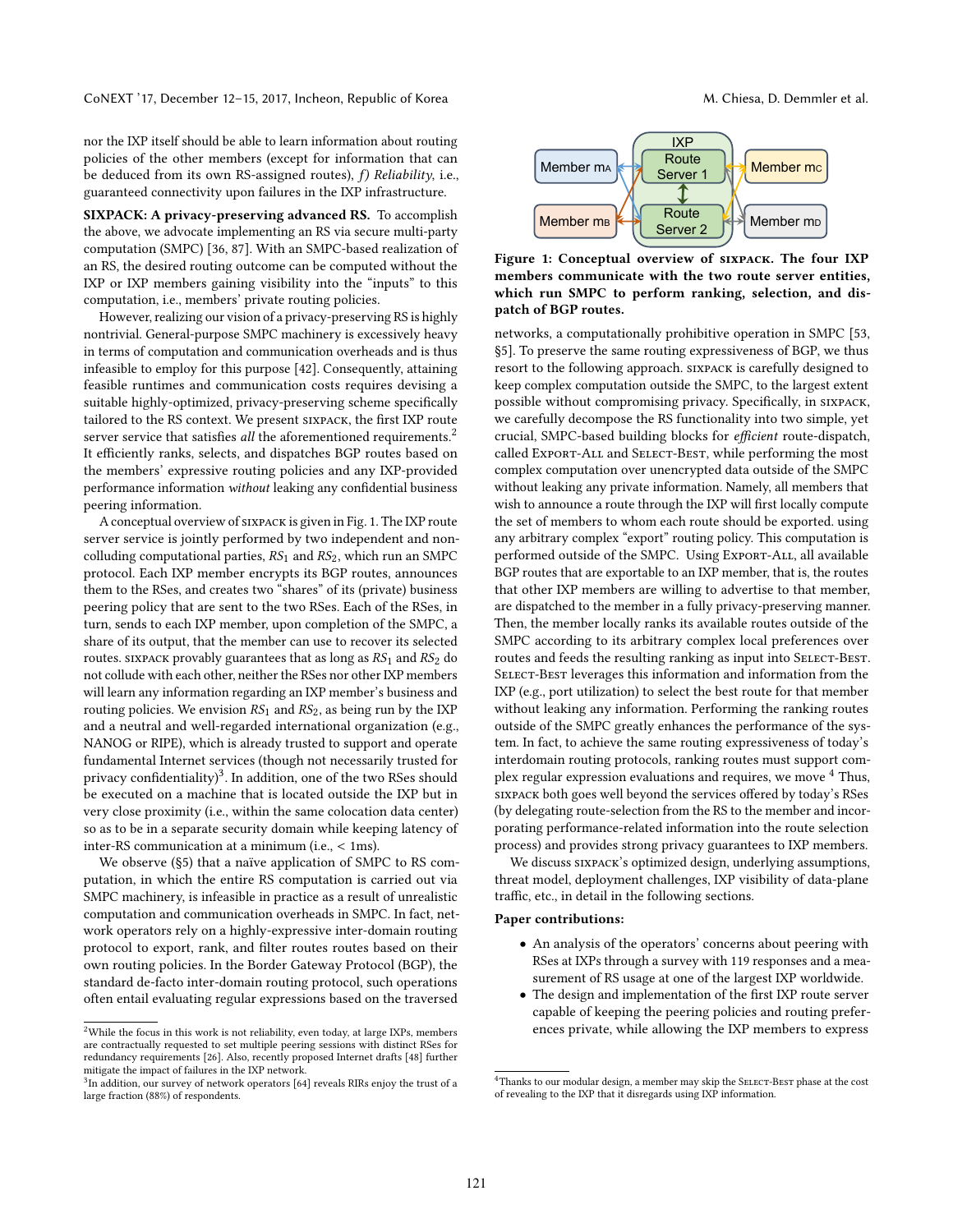arbitrary BGP routing policies including policies that incorporate confidential performance-related information available at the IXP (e.g., port utilization).

- Applying an SMPC approach to the important and timely context of route dispatch at IXPs and devising efficient and privacy-preserving SMPC building blocks for RSes.
- An evaluation of our prototype. Through experiments with a BGP trace from one of the largest IXPs in the world, our results show that sixpack scales to hundreds of IXP members and achieves BGP processing times below 90ms at the 99 $^{th}$ percentile. Via microbenchmarks, we assess the online costs of SMPC-based RSes to be well within real-time processing requirements of large IXPs.

# <span id="page-2-0"></span>2 ON IXPS AND PRIVACY

We present below preliminaries on Internet exchange points and quantify, via measurements, the extent to which route server services are used. We also report on our interaction with IXPs and member network administrators, including a survey of network operators, indicating that privacy concerns are a significant factor hindering widespread RS usage and corroborating assumptions underlying past research regarding the privacy of routing policies.

Background on IXPs. IXPs are high-bandwidth physical networks located within a single metropolitan area. IXPs are typically geographically distributed [\[5,](#page-11-5) [23\]](#page-11-6) and hosted within colocation centers [\[49\]](#page-12-21), facilities operated by third party providers that offer high levels of physical security.

Heterogeneous economic entities use IXPs to exchange Internet traffic with each other [\[1\]](#page-11-7). To do so, each member connects its own network to one or more physical ports at the IXP network. After physical connectivity is established, each member announces the set of IP prefix destinations for which it is willing to receive traffic and starts receiving route announcements from the other members of the IXP.

The routes used to reach prefixes are spread and selected via the de facto standard inter-domain routing protocol of the Internet, i.e., Border Gateway Protocol (BGP). To this end, a full-mesh of BGP sessions among each pair of IXP members may be established. At medium to large IXPs, which can have over 800 members and carry over 5 Tbps, such full-meshes can be partially replaced by a Route Server (RS) service to ease the exchange of BGP announcements among members [\[74\]](#page-12-0). The RS establishes a BGP session with each IXP member, collects and distributes their BGP routeannouncements. Note that data-plane traffic does not traverse the RS, which is only involved in control-plane traffic.

Each IXP member has the freedom to specify, for each destination IP prefix, an export policy, i.e., the set of other IXP members that are allowed to receive its route announcements. The RS selects, for each member, a route (per IP prefix) that is "exportable" to that member (according to members' export policies), and dispatches it to that member.

Today's IXPs do not allow their members to influence the RS's route selection with the members' import policies. These policies comprise of the traditional BGP local preferences [\[18\]](#page-11-8) and regular expressions that the RS uses to rank and filter available routes [\[34\]](#page-12-13). For instance, an operator may be interested in routing its traffic

<span id="page-2-1"></span>

through a certain IXP member unless the announced route traverses a specific network.

How widespread is RS usage? Despite the fact that such an RS service eases the management of BGP sessions, facilitates peering, and lowers hardware requirements on connected BGP routers, there is anecdotal evidence of its limited usage. To corroborate this, we performed an analysis of RS usage at one of the largest IXPs worldwide. We have been reported that similar values hold for at least another of the largest IXPs worldwide. We examined both data traffic and BGP control plane messages so as to quantify the fraction of traffic that is routed along the routes dispatched by the RS. Fig. [2](#page-2-1) presents a CDF graph showing the fraction of IXP members that have less than a certain fraction of "public traffic", i.e., traffic routed along the RS-computed routes. As shown in the leftmost part of the figure, 40% of members do not route their traffic via RS-prescribed routes. About two-thirds of the remaining members route less than half of their traffic according to the RS and only 20% of members route over 50% of their traffic along RS-computed routes. In terms of absolute amount of traffic, we discovered that less than 17% of the overall traffic is routed via RS-prescribed routes. While Ager et al. [\[1\]](#page-11-7) observed that most of the networks peer with the RS, we showed that members prefer to route the vast majority of their traffic based on the information exchanged through bilateral BGP sessions.

Are privacy concerns hindering wider RS usage and innovation? One of the main barriers facing the transition from a full-mesh of BGP peering sessions to a star topology (via an RS) is that the export policy of each member (and, to support route-selection at the RS, potentially also the import policy of each member) must be revealed to the IXP. This information is considered confidential, primarily due to commercial reasons. Indeed, our interaction with IXP administrators and network operators reveals such privacy concerns and, moreover, that some networks do not connect to RSes for precisely this reason. In particular, we circulated a survey among the network operator community [\[64\]](#page-12-19) with the aim of exploring their perceptions about privacy at IXPs. We collected 119 responses belonging to a broad range of different networks: Tier 1 ISPs (8%), Tier 2/3 ISPs (57%) CDNs (6%), content providers (12%), and others (17%), with almost all networks connecting to an IXP and 80% of them using RS services (at least for that fraction of traffic not belonging to an established bilateral peering). According to our survey, the most critical concerns regarding RSes among respondents were: no control over best route selection, i.e., lack of import policy configuration tools (53%), reliability (40%), lack of route visibility (37%), privacy (19%), and legal restrictions (7%).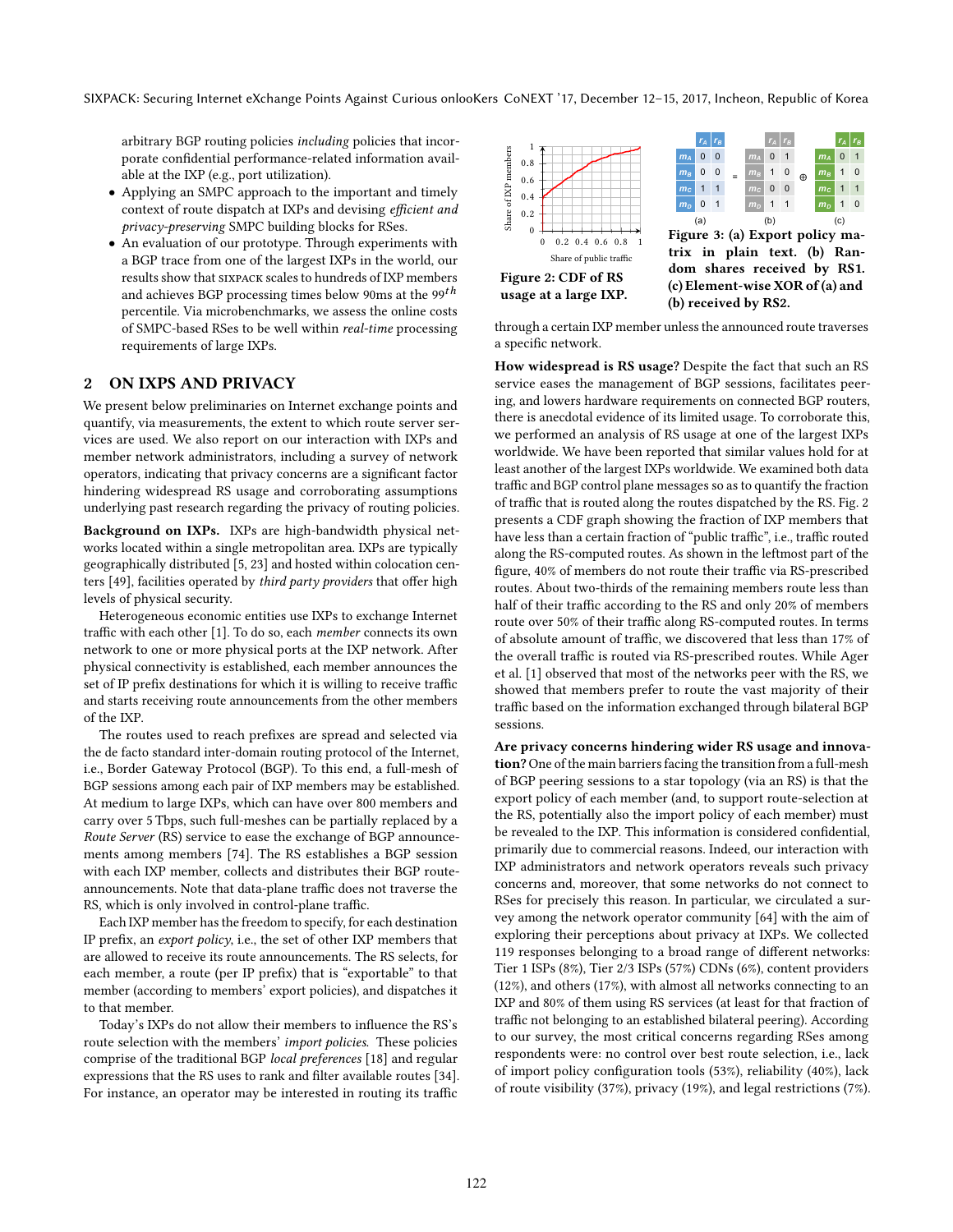Since the 1st and 3rd item require members to disclose their policies to the RS, we further investigated this privacy aspect: (i) 40-45% of respondents consider their local preferences over BGP routes to be private, both with respect to the IXP and with respect to other members, (ii) 60% of respondents expressed concerns about sharing their IXP port utilization with other members, and (iii) 1 of every 4 respondents that do not use an RS service marked concerns about disclosing export policies to the IXP as a reason. With comments ranging from "Nothing should be considered private" to "Everything listed is supposed to be private/proprietary information", our survey revealed the heterogeneous requirements of Internet domains. Despite the existence of many networks with open peering policies, our survey reveals that local-preferences over routes and port utilizations are still considered as a private information not to be divulged.

We point out that beyond privacy concerns, revealing sensitive information also entails the risk of triggering attacks on the weaker parts of the network [\[66\]](#page-12-22), e.g., easier bandwidth-exhaustion attacks if port utilization is revealed [\[85\]](#page-13-5).

#### 3 THREAT MODEL AND ASSUMPTIONS

To provide strong privacy guarantees, sixpack relies on three assumptions (A), which we list and justify next.

Assumption 1: Two non-colluding RSes. We assume that the RS service consists of two distinct route servers: one is operated by the IXP and one by an independent, non-colluding entity. The latter RS is executed on a machine that is outside of the IXP domain but connects to the IXP network at the co-location center where the IXP is hosted. Since this instance lives in a separate security domain, this solution minimizes the possibility of an RS instance being compromised by the IXP, while keeping latency at a minimum [\[4\]](#page-11-9).

We believe that neutral international organizations (e.g., RIPE), which are already trusted to *support* and *operate* fundamental Internet services such as DNS and IP allocation, should be assigned the task of running an instance of an RS or, alternatively, supervising those that do. We argue that running an RS instance is a simpler task than operating a distributed DNS system. Our survey of network operators [\[64\]](#page-12-19) reveals that RIRs enjoy the trust of an overwhelming fraction (88%) of respondents. We point out that, even at today's large IXPs, members are requested to set up multiple peering sessions with distinct RSes for redundancy requirements [\[26\]](#page-12-17). In SMPC, redundancy is required for both RS instances.

Assumption 2: Honest-but-curious RSes. sixpack protects against so-called "honest-but-curious attackers", i.e., RSes that stick to the protocol but try to infer the members' private inputs. We argue that as today some networks refrain from peering with others via route servers because of fear of revealing private information to the RSes, this model captures an important desideratum in the IXP ecosystem. Furthermore, if cheating (e.g., deviation from the protocol by an RS) was detected, this would result in massive loss of trust in the service and, consequently, severe economic consequences for the IXP. We point out, however, that our SMPC circuits could be evaluated with a framework secure against malicious adversaries (e.g., [\[71\]](#page-12-23)) if desired, though at higher computation and communication overheads.

Assumption 3: No visibility into data traffic. sixpack is designed to hide control-plane information from the RSes. We view data-plane privacy-preservation, i.e., preventing the IXP from inferring routing policies from observing data traffic traversing the IXP network, as an orthogonal problem that requires further exploration. We refer the reader to [§8](#page-10-0) for an explanation of why inferring routing policies from the data plane is highly challenging even when information about BGP routes is available. We point out, however, that sixpack actually does make the inference of routing policies from data traffic more challenging for the IXP. Guaranteeing data-plane-level privacy can also involve other approaches such as encrypting and decrypting IP headers at IXP ingress and egress. We leave this interesting topic for future research.

# 4 SECURE MULTIPARTY COMPUTATION

Overview of SMPC. Secure multi-party computation (SMPC) allows multiple parties, to jointly compute the outcome of a function  $f$  while keeping their inputs to it and the outputs of  $f$  private. SMPC was established as a purely theoretical construct more than 30 years ago and was initially seen as too inefficient to be used in practice due to large communication and computational overhead. However, a recent line of research has improved SMPC primitives drastically and showed that practical implementations of SMPC are possible. See, e.g., [\[14,](#page-11-10) [44,](#page-12-24) [45,](#page-12-25) [59,](#page-12-26) [62,](#page-12-27) [69\]](#page-12-28).

One application of SMPC is outsourcing the computation of a function  $f$  from the parties holding the private inputs, called "members" henceforth, to several external computational parties. Members' inputs are distributed to the computational parties while remaining secret, and the computational parties run a computation on the distributed inputs, without obtaining visibility into the actual inputs or outputs.

In this work, we employ the well-established SMPC protocol of Goldreich-Micali-Wigderson (GMW) [\[36\]](#page-12-16) that operates on a Boolean circuit, consisting of logic gates such as AND and XOR, which represents the function  $f$  to be computed. We rely on the proven security of the GMW protocol [\[35,](#page-12-29) [36\]](#page-12-16).

While the GMW protocol, in general, can also be executed by more than two parties, we consider the scenario where private inputs from the members are outsourced to exactly two computational parties  $SMPC_1$  and  $SMPC_2$ . This decision is made mainly for performance reasons. The outsourcing of private member inputs is achieved via XOR-based secret sharing as follows: Each member selects, for every plaintext input bit  $b$ , a random bit  $b_1$ , and computes bit  $b_2 = b \oplus b_1$ . The bits  $b_1$  and  $b_2$ , called shares of b, are distributed between the SMPC parties such that  $SMPC_i$  obtains share  $b_i$ . Im-<br>portantly, from the perspective of the two computational parties. portantly, from the perspective of the two computational parties, the shares are indistinguishable from random bits.

After the evaluation of all gates in a circuit, the output shares computed by the two parties are sent to the members, who are then able to recover their plaintext output by computing the XOR of the two output shares.

We emphasize that our circuits could be evaluated also with other SMPC protocols (e.g., Yao's garbled circuits [\[87\]](#page-13-4)) or protocols that provide security against stronger adversaries (e.g., [\[71\]](#page-12-23)) and/or use more than two computational parties (of which a fraction can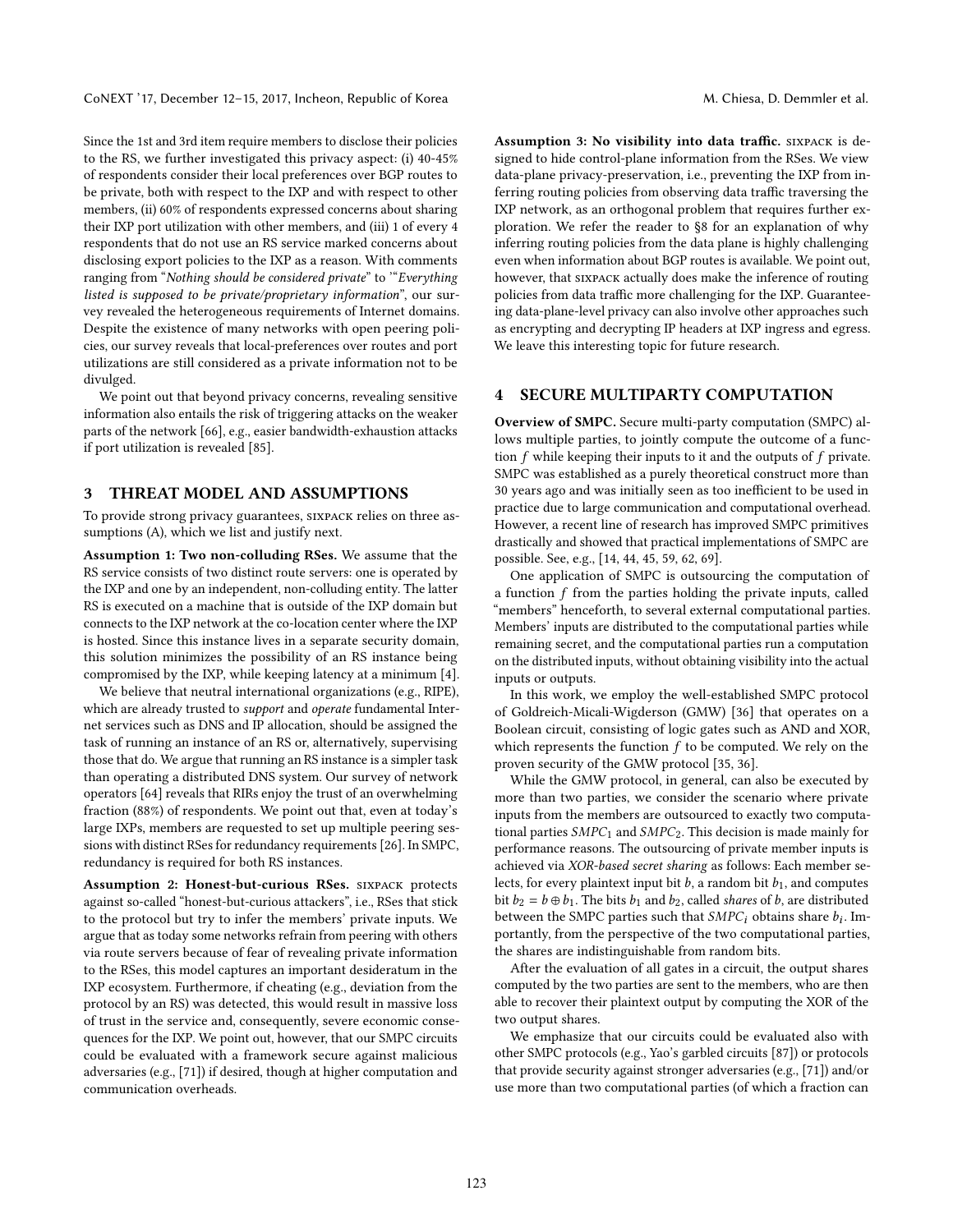<span id="page-4-1"></span>

|                                     | <b>Members</b> Route prefs. $-\rightarrow$ | LOCAL-RANKING                                |                                                |
|-------------------------------------|--------------------------------------------|----------------------------------------------|------------------------------------------------|
| BGP routes & \<br>export policies ' | routes                                     | exportable<br>next-hop<br>ranking            | $\tau$ members'<br>selected<br><i>i</i> routes |
| <b>RS</b>                           | EXPORT-ALL                                 | $IXP$ information $-\rightarrow$ SELECT-BEST |                                                |

Figure 4: sixpack's 3-step route dispatching process.

be corrupted). However, these protocols have significantly higher communication and/or computation complexities.

# <span id="page-4-0"></span>5 SIXPACK PRIVACY-PRESERVING RS

We introduce sixpack, a privacy-preserving RS service for IXPs. sixpack combines the benefits of a centralized route dispatch service with the provable guarantee of privacy preservation. Through sixpack, IXP members can receive the best available BGP routes according to arbitrary local route preferences and auxiliary information of the IXP (e.g., knowledge of congestion level and other performance metrics [\[56\]](#page-12-3)).

Building on recent advances in SMPC, sixpack employs two independent and non-colluding computational entities to correctly dispatch route announcements without gaining any visibility into the members' routing policies (i.e., export/import policies) nor leaking any private IXP performance-related information to the members.

To illustrate the non-trivial challenges facing sixpack's design, we first discuss a fairly naïve approach to applying SMPC to routedispatch at IXPs, and why this approach fails. We then describe the key design ideas behind sixpack, present the routing policy model, and discuss in detail the two main components of the system.

# 5.1 A Naïve Approach

As general-purpose SMPC is capable of arbitrary computation, it would be tempting to implement sixpack solely within a single SMPC, thus providing arbitrary privacy-preserving policy expressiveness. This task entails devising a function that takes as input the set of members' export policies, the set of arbitrarily complex members' import policies (e.g., regular expressions on the AS networks traversed by a route), and the IXP's performance-related information (e.g., port utilization), and outputs the resulting "best" BGP routes.

However, even performing a single full regular expression string matching operation in SMPC using state-of-the-art implementations is overly prohibitive in practice [\[53,](#page-12-20) §5] as this operation is shown to require runtimes in the order of minutes. Even by restricting the members to use a single regular expression in their import policy (a fairly restrictive assumption), evaluating the import policies in a large IXP with 500 members would take days! In contrast, sixpack computes and dispatches routes in the order of tens of milliseconds, improving upon the naïve approach by 5 orders of magnitude. This is made possible through a combination of several ingredients, as discussed below.

# 5.2 SIXPACK Design

To achieve practical runtimes, sixpack is carefully designed to keep complex computation outside the SMPC, to the largest extent possible without compromising privacy (see Fig. [4\)](#page-4-1). Specifically, the route dispatch computation is split into three operations to be

performed sequentially, called Export-All, Local-Ranking, and Select-Best. Both Export-All and Select-Best are SMPC-based components of the system that are executed within the RS by the two non-colluding entities (depicted as a single green-colored box). The Local-Ranking component, in contrast, is locally executed by each member (depicted as a single blue-colored box). Next, we describe the sixpack pipeline for processing BGP route announcements. For readability, we assume members connect with a single BGP router (see [\[65\]](#page-12-30) for the case with multiple routers). We observe that BGP withdrawal messages can be handled in a similar way (see [\[65\]](#page-12-30)).

Step I: Exporting all permissible routes. SIXPACK processes streams of BGP announcements generated by the IXP members. Through Export-All, sixpack takes as input a BGP route destined to a prefix  $\pi$  and its associated export policy and outputs the route to the IXP members authorized to see that route. This operation is performed in SMPC, and so neither the route nor the export policy is disclosed to any unintended entity. The route and its export policy are both stored in encrypted form within the RS. We discuss Export-All in detail later in this section ([§5.4\)](#page-5-0).

Step II: Ranking routes based on local preferences. At this point, each member that received the new route executes Local-RANKING to rank all its available routes towards  $\pi$  according to its (arbitrarily complex) local import policies. A key idea embedded into sixpack's design is performing this computationally-heavy operation outside of the SMPC, i.e., at the member-side. Now, recall that in BGP, each IXP member only announces at most one single route towards  $\pi$ . Thus, a ranking of the routes destined to  $\pi$  corresponds to a ranking of the IXP members, where a member assigns the lowest preference to those IXP members from whom it did not receive a route to  $\pi$ . We call such ranking the *next-hop* ranking, and this is the output of Step II.

Step III: Incorporating IXP information into route selection. When multiple routes for a certain prefix are available, members submit the next-hop ranking received to the RS service. Upon receiving a next-hop ranking from a member, the RS proceeds to run the SMPC-based SELECT-BEST component for dispatching the bestselected route to that member. The best route is computed based on the next-hop ranking and, importantly, the performance-related information available to the IXP (e.g., port utilization). This operation is performed in SMPC, and so neither the members' rankings nor the IXP performance-related information is revealed to any unintended entity. We discuss the SELECT-BEST in detail later in this section ([§5.5\)](#page-6-0).

Benefits of our design approach. Through Export-All, an IXP member gains full visibility of the available routes and can possibly select the best one according to any arbitrary local import policy (e.g., next-hop preferences, shortest route, avoid specific AS networks). Then, by taking part in Select-Best, the IXP member can incorporate IXP information into its route selection process. By implementing Export-ALL and SELECT-BEST via carefully optimized SMPC and keeping Local-Ranking's potentially highly complex computation outside of the SMPC framework, this pipeline preserves the member's and the IXP's privacy, and is efficiently executable.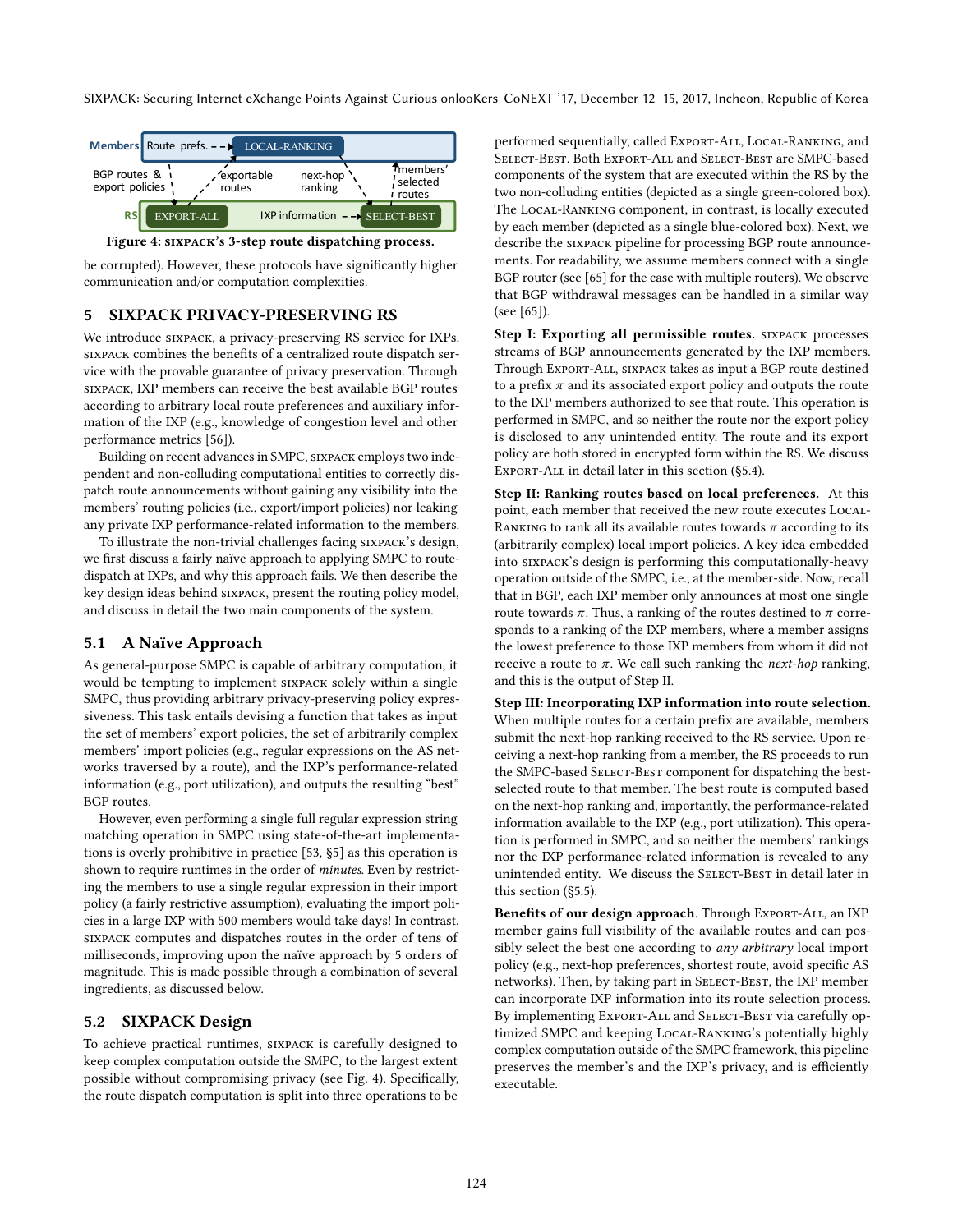Observe that, since BGP treats each IP prefix destination independently, multiple instances of the two RSes can be easily instantiated to dispatch routes in parallel, thus enhancing the system throughput. However, multiple route announcements towards the same IP prefix have to be processed sequentially.

Peering at multiple sites/IXPs. We have so far assumed that each organization has a single point of presence at an IXP. In practice, organizations may connect at different physical locations at the same IXP with the same goal of further reducing latencies. In sixpack, each connection to the same IXP from the same member is treated as an independent member. This allows operators to arbitrary export/rank/filter BGP routes at those locations independently.

Before we get into the details of the two SMPC-based components of sixpack, we first formalize our model of export policies (and next-hop rankings) in [§5.3.](#page-5-1) We then describe Export-ALL in [§5.4](#page-5-0) and SELECT-BEST in [§5.5.](#page-6-0) Due to space limit, a formal description of our protocol and proofs of its security are given in our TR [\[65\]](#page-12-30).

### <span id="page-5-1"></span>5.3 Routing Policies Model

Export-policy. The Export-All component of sixpack dispatches routes according to the export policies pertaining to the routes that it received from its members. Each route carries its own export policy specification, i.e., the set of members to whom that route can be exported. Since BGP computes routes independently for each destination IP prefix, w.l.o.g., we henceforth assume through this section that there only exists a single destination IP prefix  $\pi$ . Moreover, the BGP route computation only depends on the last route announced by a neighbor. Hence, our model only needs to store the set of routes currently available at the RS and the currently specified export policies. To achieve efficient SMPC computation, we model BGP export policies as follows. Let  $M = \{m_1, \ldots, m_{|M|}\}$ <br>he the set of IXP members and  $R = \{r_1, \ldots, r_{|M|}\}$ be the set of IXP members and  $R = \{r_1, \ldots, r_{|R|}\}\$  be the set of available routes. We define the export policy matrix P, with [M]. available routes. We define the export policy matrix  $P$ , with  $|M|$ rows and |R| columns. Entry  $P_{i,j}$  in the matrix, for  $1 \le i \le |M|$ <br>and  $1 \le i \le |R|$  is 1 if route r, is exportable to member m, and 0 and  $1 \le j \le |R|$ , is 1 if route  $r_j$  is exportable to member  $m_i$  and 0 otherwise. otherwise.

As an example of an export policy matrix, consider Fig. [3\(](#page-2-1)a) on p. [3](#page-2-1) where  $m_A, m_B, m_C, m_D$  are IXP members and  $r_A, r_B$  are routes announced by  $m_A$  and  $m_B$ , respectively. While route  $r_A$  is exported to  $m_C$  only, route  $r_B$  is exported to  $m_C$  and  $m_D$ . Observe that  $r_A$ and  $r_B$  are not exported to  $m_A$  and  $m_B$ , respectively, i.e., to the IXP member they originate from.

In the Export-All component, all permissible routes are exported. Each IXP member  $m_i$  should receive each route  $r_j$  for which  $P_{i,j} = 1$ . In Fig. [3\(](#page-2-1)a),  $m_C$  receives both  $r_A$  and  $r_B$ , and  $m_D$  receives only  $r_B$ , while  $m_A$  and  $m_B$  do not receive any route. In the SELECT-Best component, each member  $m_i$  is entitled to receive any route<br>r, with  $P_{i,i} = 1$ . The actual route that will be received depends on  $r_j$  with  $P_{i,j} = 1$ . The actual route that will be received depends on the ranking over routes and IXP performance-related information.

Next-hop ranking (a.k.a. local preferences over routes). Sel-ECT-BEST receives as input, from each participating IXP member, its next-hop ranking with respect to the destination IP prefix. Each next-hop corresponds to a route announced by a member, thus next-hop rankings model local preferences over the received routes.

For each IP prefix  $\pi$ , we model preferences over the available routes at the RS as a matrix Ψ with size  $|M| \times |M|$ . Each element  $\psi_{i,j}$  of that matrix represents member  $m_i$ 's local preference (value) for<br>routes announced by  $m_i$ , where routes announced by members routes announced by  $m_j$ , where routes announced by members<br>with bigher local preference are preferred over routes announced with higher local preference are preferred over routes announced by members with lower local preference. Using SELECT-BEST, each IXP member  $m_i$  thus receives a single route r announced by  $m_j$ such that  $\psi_{i,j}$  is the highest priority value in row *i* of Ψ, for which  $P_{i,j} = 1$  holds. Ties are broken deterministically  $P_{i,j} = 1$  holds. Ties are broken deterministically.

The matrix Ψ can easily be extended to represent preferences over routes based on a combination of members' local preferences and IXP performance-related recommendations. For instance, if each preference value  $\psi$  is encoded as an  $\rho = 8$ -bit integer, we can use the four most significant digits of  $\psi$  to create 16 different classes of members' local preferences over routes and use the four least significant bits to create another 16 additional classes for the IXP performance-related recommendations. In this way, the IXP information is used only to break ties among routes with the same rank. Alternatively, IXP information can be given higher priority and members' local preferences used to break ties.

#### <span id="page-5-0"></span>5.4 The EXPORT-ALL Component

Through Export-All, the RSes export to each member all permissible (i.e., exportable) routes while keeping each member's export policy private. We note that this problem could also be solved by using public-key cryptography if we assume that each sending member knows the public keys of all other IXP members. However, a public-key solution alone cannot incorporate IXP performancerelated information without revealing it – a concern for 60% of the surveyed operators. Furthermore, SMPC circumvents all key management challenges, protects against side-channel attacks, and easily integrates with the SELECT-BEST SMPC component.

Observe that, in the Export-All component, not only is the computation *per-prefix independent*, i.e., the computation is executed independently for each destination IP prefix, but it is *per-route* independent, in the sense that the announcement of a specific route to a member does not depend on what other routes to the same prefix are announced to that member. Hence, w.l.o.g., Export-ALL is described below with respect to a single route to a single prefix  $\pi$ .

Fig. [5](#page-6-1) illustrates an example of the Export-ALL computation. Two independent RSes,  $RS<sub>1</sub>$  and  $RS<sub>2</sub>$  (center of the figure), perform the redistribution of a route from  $m_A$  according to its export policy. We consider the scenario presented in Fig. [3\(](#page-2-1)a). The computation operates over a policy that is kept private using SMPC and the route is dispatched in such a way that neither the RSes nor the IXP members can distinguish whether a route is announced to any other member or not. Each member attempts to decrypt the information received from the RSes (right side of the figure). This operation succeeds iff the route is actually exported to that member, which then learns the route. We now discuss in more detail the different parts of Export-All.

Encrypted routes. Each route that needs to be distributed is first encrypted. W.l.o.g., we assume that member  $m_A$  wants to send a route  $r_A$  as shown in Fig. [5.](#page-6-1) Then,  $m_A$  encrypts  $r_A$  using a routespecific key  $k_A$  and a symmetric encryption scheme (we use AES) and sends the route to  $RS<sub>1</sub>$ , which, in turn, redistributes it to all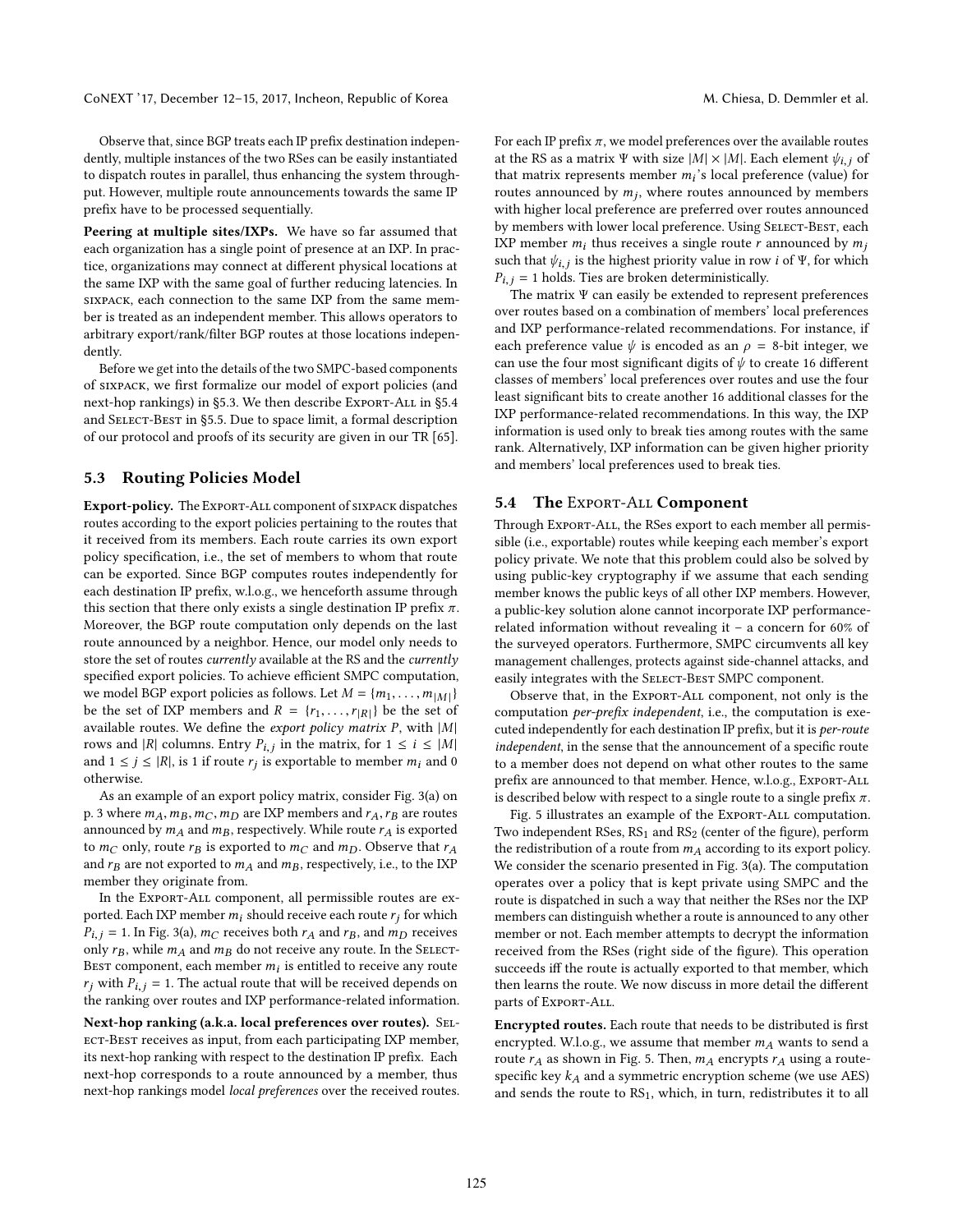<span id="page-6-1"></span>

Figure 5: The Export-All component. The RSes export to IXP members all permissible routes.

<span id="page-6-2"></span>

(a) Circuit Building Block  $X_i$ (b) Circuit Structure Figure 6: The EXPORT-ALL circuit is a set of  $|M|$  multiplexers, each of which outputs either the valid or dummy key depending on entry  $P_{i,j}$ , where  $i(j)$  is the member announcing<br>(receiving) a route (receiving) a route.

the members. These can decrypt  $r_A$  only if they possess the route key  $k_A$ . sixpack guarantees that an IXP member receives the key  $k_A$ only if the route can be exported to it. We use a "dummy key"  $k_{dm}$ to notify a member when a route cannot be exported to it. Recall that a receiving member does not have visibility of the routes in plain text, so it does not know which routes are announced. Even if a member colludes with one of the two RS entities, it cannot distinguish whether a certain route is exported to any of the other IXP members.

Exporting keys via SMPC. We now leverage SMPC to dispatch the key  $k_A$  in a privacy-preserving manner. Specifically, we devise a tailored SMPC circuit (shown in Fig. [6\)](#page-6-2) that is jointly executed by two SMPC entities:  $RS_1$  and  $RS_2$ . The Export-ALL circuit consists of one multiplexer  $X_i$  per member  $m_i$ , which outputs either the valid or dummy key  $k_i$ , depending on the export policy entry  $P_i$ . valid or dummy key  $k_{dm}$  depending on the export policy entry  $P_{i,j}$ (see [5.3\)](#page-5-1), where  $i$  ( $j$ ) is the member announcing (receiving) a route.

To generate the SMPC input (left of Fig. [5\)](#page-6-1), member  $m_A$  creates a random nonce  $n_A$  and XORs wit  $r_A$ 's export policy. The result is sent to  $RS_2$ , while  $n_A$  is sent to  $RS_1$ . Observe that neither  $RS_1$ nor RS2 is able to decrypt the export policy as they are assumed to not collude. Both RSes store the share of the export policy received by the member. Analogously,  $m_A$  generates a nonce  $n_{KA}$  that is XORed with key  $k_A$ . The result is sent to RS<sub>2</sub>, while  $n_{KA}$  is sent to RS1. We show in Fig. [3](#page-2-1) on page [3](#page-2-1) an example of (a) the export policies of two routes  $r_A$  and  $r_B$ , (b) the nonces chosen by  $m_A$  and  $m_B$ , respectively, and (c) the resulting inputs to  $RS_2$ .

Once the two RSes receive their shares of the export policy and key  $k_A$ , SMPC<sub>1</sub> and SMPC<sub>2</sub> (center of Fig. [5\)](#page-6-1) output to every member  $m_X$  two shares  $X_1$  and  $X_2$  of the output, respectively. XORing  $X_1$  with  $X_2$  (right of Fig. [5\)](#page-6-1) produces a key that can be used to decrypt the encrypted route  $r_A$  if and only if  $P_{X,A} = 1$ , (i.e., route

 $r_A$  can be exported to member  $m_A$ ), or the dummy key  $k_{dm}$ , oth-erwise. In Fig. [5,](#page-6-1)  $m<sub>C</sub>$  receives  $C<sub>1</sub>$  and  $C<sub>2</sub>$ ; when XORed, they give  $k_A$ . Similarly,  $m_D$  receives  $D_1$  and  $D_2$ ; when XORed, they give  $k_{dm}$ , leading  $m_D$  to discard the encrypted route  $r_A$ . Note that our design of the Export-All circuit can execute on multiple routes at once from different members for more efficiency (see Fig. [6\(](#page-6-2)b)). In fact, EXPORT-ALL takes as input an export policy matrix  $P$  ([§5.3\)](#page-5-1), which may consist of just one column (i.e., one route) as a special case.

#### <span id="page-6-0"></span>5.5 The SELECT-BEST Component

To leverage the superior IXP's visibility into dataplane conditions, we design SELECT-BEST, a privacy-preserving component that allows IXP members to select the best permissible route according to both their own local preferences and the IXP performance-related information.

To execute Select-Best, each IXP member will first translate its ranking of available routes (e.g., prefer shortest routes) to a ranking of the corresponding IXP members that announced them, where members that are neither exporting nor announcing a route to this member are assigned the lowest preference. Analogously, the IXP translates its sensitive performance-related information, such as members' port utilization, to preference values. As explained in [§5.3,](#page-5-1) these preferences values can be combined into a single preference value  $\psi$  per route, where we envision the members' local preference to be given precedence over the IXP's inputs. This information is provided as input to SELECT-BEST, which computes the best route in a privacy-preserving manner. We note that this functionality cannot be realized with public-key cryptography alone and is thus an interesting and practical real-world application of SMPC.

Refer to Fig. [7](#page-7-0) as an example of the SELECT-BEST computation, where we consider the export policy scenario of Fig. [3\(](#page-2-1)a). Namely, two members  $m_A$  and  $m_B$  announced two routes  $r_A$  and  $r_B$ , respectively. Through Export-ALL,  $m_C$  received both  $r_A$  and  $r_B$  while  $m_D$  only received  $r_B$ , with the latter deciding not to execute SEL-ECT-BEST. Based on port utilization levels and assuming  $m_C$  equally ranks  $r_A$  and  $r_B$ , the IXP gives route  $r_B$  a higher preference.

Choosing the best route via SMPC. We now leverage SMPC to select the best route of each IXP member in a privacy-preserving manner. To this end, we devise a tailored SMPC circuit (shown in Fig. [9\)](#page-7-1) that, for each member  $m$ , takes as input the next-hop ranking (i.e., preferences over members) and the IXP route recommendations, and outputs to  $m$  the identifier of the best route.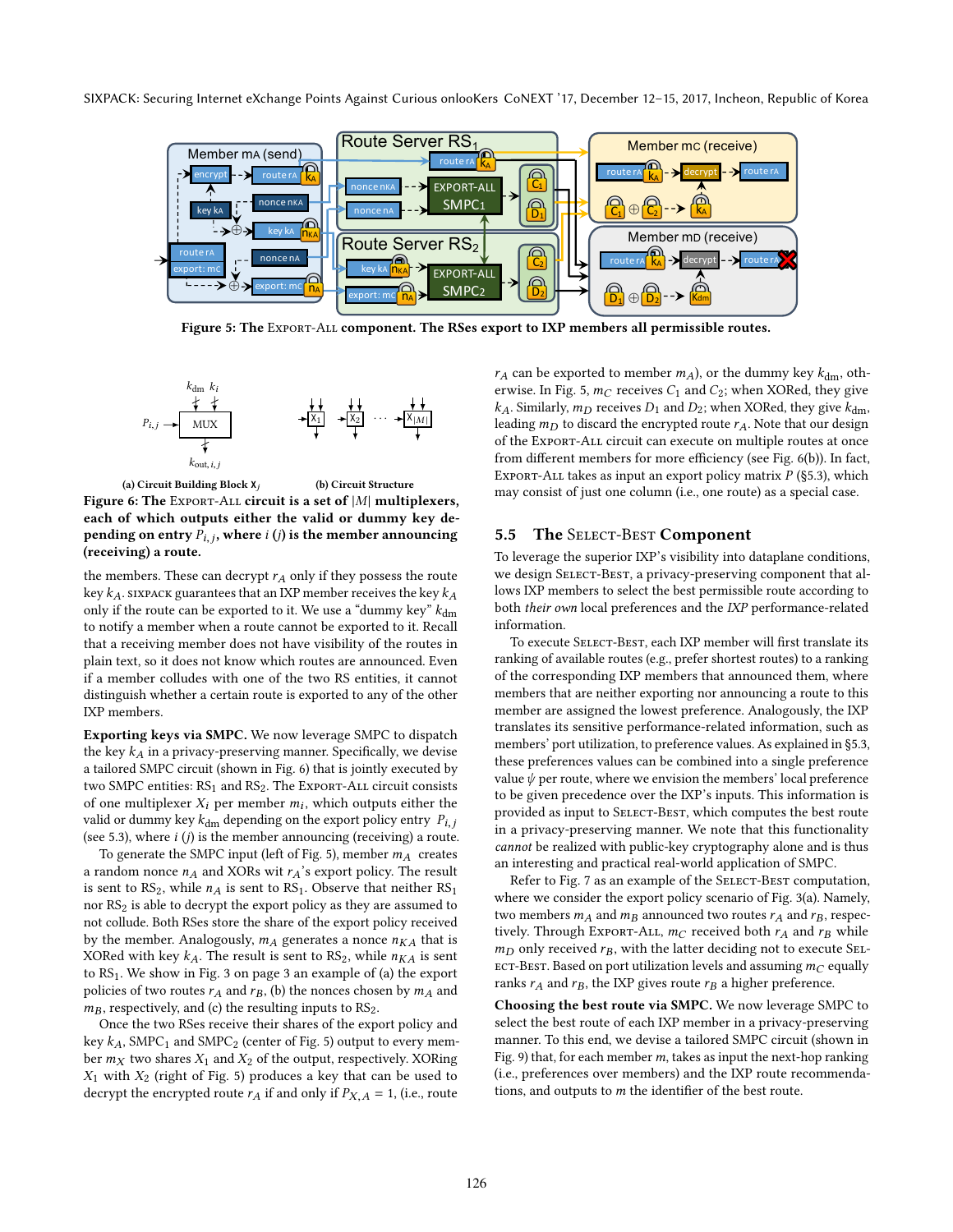<span id="page-7-0"></span>

Figure 7: The Select-Best component. The RSes export to each IXP member the best preferred permissible route.



Figure 8: Example keys (a) used for encrypting routes, (b) output from  $RS<sub>1</sub>$ , and (c) output from  $RS<sub>2</sub>$ . In our implementation route keys are 128 bit AES keys.

<span id="page-7-3"></span><span id="page-7-1"></span>

<span id="page-7-2"></span>(a) Route comparison circuit \* (b) Tree structure circuit Figure 9: The SELECT-BEST circuit for exporting the single highest ranked route key to a member  $m_Z$ . Each  $\star$  circuit compares 2 routes  $r_Y$  and  $r_W$  announced by  $m_Y$  and  $m_W$ , resp., where  $\psi_{Z,Y}$  and  $\psi_{Z,W}$  are the  $m_Z$ 's preferences over  $r_Y$  and  $r_W$ , resp., while  $k_Y$  and  $k_W$  are the keys of routes  $r_Y$ and  $R_W$ , resp.

The first step (left of Fig. [9b\)](#page-7-2) is similar to the Export-ALL circuit: based on the export policy, the preference of all non-exportable routes is set to zero. After that (right of Fig. [9b\)](#page-7-2), we feed the resulting priorities as well as the route keys (which are used as identifiers) into a MaxIdx tree circuit [\[58,](#page-12-31) §3.3] and thus determine the best route, i.e., output the route key with the highest preference. We also input the dummy key  $k_{dm}$ , which is returned if the receiving member does not have any permissible route. The comparison among two routes  $r_Y$  and  $r_W$  (announced by members  $m_Y$  and  $m_W$ , resp.) is performed by the  $*$  circuit (Fig. [9a\)](#page-7-3), where  $\psi_{Z,Y}$  and  $\psi_{Z,W}$  are the  $m_Z$ 's preferences over  $r_Y$  and  $r_W$ , resp., while  $k_Y$  and  $k_W$  are the keys of routes  $r_Y$  and  $r_W$  , resp. The selection bit of the MUX is chosen such that the route key with the higher preference value gets propagated to the next level of the tree.

Both input and output are considered private information, and are not visible to the RS in clear. The IXP members are responsible for generating and then reconstructing the SMPC's input and output through secret-sharing.

The input to the SMPC (i.e., the next-hop ranking) is generated similarly to the input of the Export-ALL component. In the example

(left side of Fig. [7\)](#page-7-0),  $m_C$  generates an  $|M| \cdot \rho$ -bits nonce  $p_C$  that is XORed with its next-hop ranking (i.e., row  $\psi_C$  of the ranking matrix Ψ, [§5.3\)](#page-5-1). The XORed result is sent to RS<sub>2</sub>, while  $p<sub>C</sub>$  is sent to RS<sub>1</sub>. Neither  $RS<sub>1</sub>$  nor  $RS<sub>2</sub>$  are able to decrypt the ranking as they are assumed to not collude.

At this point, the two RSes combine the member's preferences with the IXP preferences, where only  $RS<sub>1</sub>$ , which runs at the IXP supplies the preferences based on performance information;  $RS<sub>2</sub>$ uses a vector of zeros. The two RSes execute the SELECT-BEST circuit on the given inputs (center of Fig. [7\)](#page-7-0). Then,  $m<sub>X</sub>$  receives two values  $out_{X1}$  and  $out_{X2}$ ; when XORed, they produce an identifier of the best route. In Fig. [7,](#page-7-0)  $m_C$  receives  $r_B$  as the best route based on the IXP performance-based preference. Observe that if  $m<sub>C</sub>$  had preferred  $r_A$  over  $r_B$ , it would have received an identifier to  $r_A$ .

As for the other circuit, it is worth noting that our design of the Select-Best circuit can process multiple next-hop rankings at once from different members for improved efficiency. In fact, SELECT-BEST takes as input a ranking matrix  $\Psi$  ([§5.3\)](#page-5-1), which may consist of just one row as a special case.

### 6 IMPLEMENTATION

We implemented the two SMPC components shown in Fig. [5](#page-6-1) and Fig. [7](#page-7-0) in C++ using the ABY framework [\[27\]](#page-12-32) in 700 LoCs. ABY is written in C++ and provides low-level primitives for building Boolean circuits that are evaluated efficiently with the GMW protocol. We rely on the GMW protocol, which was shown to be beneficial in several practical cases [\[78\]](#page-12-33), for two main reasons: (1) GMW precomputes all cryptographic operations in an input- and even functionindependent setup phase, which can be parallelized and computed at any time before the private inputs are known; and (2) GMW also offers performance benefits in certain scenarios, such as SIMD (single instruction multiple data) processing and very efficient vector gates. This allows us to process multi-input AND and MUX gates very efficiently and can work on an identical sub-circuit in parallel, cf. [\[78\]](#page-12-33). Currently, we do not minimize the BGP update processing time by precomputing the SMPC setup phase. We however make heavy use of the features of SIMD processing.

With ABY's SIMD evaluation, we can run our two SMPC circuits for inputs from arbitrarily many members in parallel while vector operations allow the efficient processing of long bit strings, such as the route keys. The circuits that we built are optimized to process multi-bit values efficiently, which benefits the processing of route keys and comparing preference values. The SELECT-BEST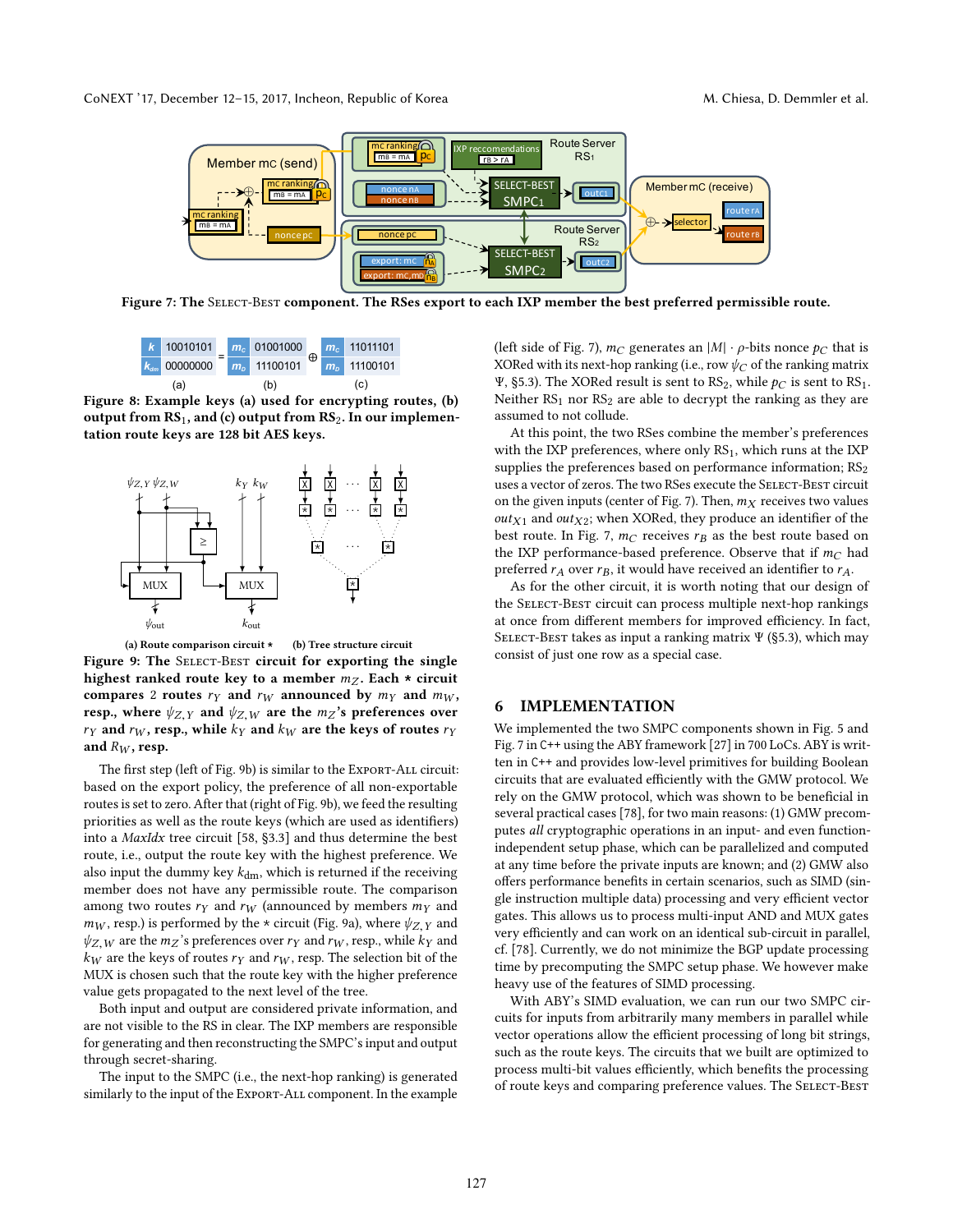circuit is evaluated in a tournament fashion by arranging the preference comparison gates in a tree. Thereby we achieve a circuit depth that grows logarithmically in the number of members, thus resulting in optimized latency for GMW. We designed our circuits to be as minimalistic and performant as possible, while still being as expressive as needed for our use cases. Our circuits have a low depth, thus achieving good runtimes for evaluation with GMW. Additionally, we extended the ABY framework with native input and output operations for outsourced SMPC, which saves two rounds of communication for input sharing and output reconstruction.

We rely on the proven security of a symmetric cipher for encrypting/decrypting routes, which we instantiate with 128-bit AES in CTR mode. We verified that AES adds negligible overhead compared to the SMPC, which holds in general and especially on machines with the AES-NI instruction set.

Our route server service, which wraps the SMPC components and handles the distribution and processing of all the BGP update information among the IXP members, is implemented as 1,800 LoCs in Python. The RSes run as independent processes, each executing its own instance of SMPC as a daemon subprocess, and communicate via TCP sockets. To improve the efficiency of SELECT-BEST, we observe that, in practice, it is convenient to batch several next-hop ranking messages together before executing SELECT-BEST as shown in our evaluation ([§7.2\)](#page-8-0).

Although we did not optimize our implementation to the fullest extent possible, our evaluation ([§7\)](#page-8-1) shows that our approach already scales to the size of the largest IXPs in the world. We discuss deployment consideration in [§8.](#page-10-0) Further details on the implementation are provided in our full paper [\[65\]](#page-12-30).

#### <span id="page-8-1"></span>7 EVALUATION

We evaluate our sixpack prototype to demonstrate that our approach is both feasible and practical. We first provide insights into the performance of the SMPC part of sixpack by performing micro benchmarks across a realistic range of numbers of IXP members and inputs to our circuits. We then evaluate our system by replaying a real trace of BGP announcements from one of the largest IXPs worldwide and by performing a stress test. Our results highlight the following:

(1) While SMPC is (as expected) the costliest part performancewise, our results show that the online phase is even at worst below 38 ms. The maximum setup and online runtime we measured in our evaluation were 131.9 ms and 37.2 ms, respectively for 32 inputs in the SELECT-BEST component.

(2) Our still unoptimized sixpack prototype achieves BGP processing times below 90 ms at the  $99<sup>th</sup>$  percentile, and, specifically, below 23.6 ms and 62.8 ms for Export-ALL and SELECT-BEST at the  $99<sup>th</sup>$  percentile, respectively. Furthermore, we measured negligible bandwidth requirements. Finally, sixpack processes a full-routingtable of 250 K prefixes in  $\approx$ 11 minutes, comparable to today's RSes (see [§7.3\)](#page-9-0). We stress the fact that our prototype can fairly easily be improved to achieve better performance by precomputing the SMPC setup phase.

It is worth comparing these numbers with the convergence time of BGP on the Internet, which can be in the order of minutes [\[70\]](#page-12-34) ,

<span id="page-8-2"></span>

| Table 1. Sivil C Hillio bellumiatik överview. |                |                    |            |                     |            |  |  |
|-----------------------------------------------|----------------|--------------------|------------|---------------------|------------|--|--|
|                                               |                | Setup phase        |            | Online phase        |            |  |  |
| Approach                                      | $#$ Inputs     | Runtime[ms]        | Comm.[KiB] | Runtime[ms]         | Comm.[KiB] |  |  |
| EXPORT-ALL                                    | $\overline{c}$ | 1.7 ( $\pm 8$ %)   | 28         | $0.6 \ (\pm 17 \%)$ | 25         |  |  |
|                                               | 4              | 19.8 $(\pm 4\% )$  | 1.492      | 5.3 $(\pm 4 \%)$    | 106        |  |  |
| <b>SELECT-BEST</b>                            | 8              | 34.6 $(\pm 6 \%)$  | 3,469      | 10.3 ( $\pm 3$ %)   | 247        |  |  |
|                                               | 16             | 63.7 ( $\pm$ 9 %)  | 7.409      | 19.3 $(\pm 3 \%)$   | 528        |  |  |
|                                               | 32             | 122.4 $(\pm 8 \%)$ | 15,286     | 35.9 $(\pm 1\%$     | 1,091      |  |  |

Table 1: SMPC micro benchmark overview.

that is, several order of magnitude higher than time overhead due to dispatching routes with sixpack.

# <span id="page-8-3"></span>7.1 IXP Dataset

We assess our system using a two-hour trace of BGP updates from one of the largest IXPs worldwide, which interconnects more than 600 members. It contains 25,676 BGP update messages, consisting of 76,506 IP prefix announcements and withdrawals. The average number of BGP updates per second is 3.57, the first and third quartiles are 2 and 4, respectively, while the minimum and maximum numbers per second are 1 and 29, respectively. The average number of IP prefixes announcements or withdrawals per second is 10.62, the first and third quartiles are 6 and 12, respectively, while the minimum and maximum numbers per second are 2 and 379, respectively. In addition to that trace, our data also contains a snapshot of the RS routing table at the beginning of the trace of updates. The routing table contains roughly 400,000 routes towards ≈240,000 IP prefixes. From our dataset, we observed that for more than half of the IP prefixes there exists a single available route, with an average of 1.9, the  $95<sup>th</sup>$  percentile of 5 and a maximum of 25 routes per prefix. From our dataset, we observed that on average each member announces 626.5 routes, the  $95<sup>th</sup>$  percentile is 1581 and the maximum is roughly 150,000.

# <span id="page-8-0"></span>7.2 SMPC Microbenchmarks

To benchmark the SMPC circuits, we consider the scenario of an IXP with 750 members, which is  $\approx 1.5$  times the number of members connected to the RS encountered in the IXP dataset we analyzed. From the dataset, we observe that at most 27 members export a route for the same IP prefix. Thus, we run benchmarks for a number of route keys up to 32.

We measure the runtime of setup and online phase of the SMPC. The setup phase is independent of both the private inputs and the function being evaluated and can be precomputed at any time before the actual circuit evaluation. One invocation of SMPC corresponds to processing a single IP prefix announcement. For all experiments, we perform 50 executions of the circuit and report median values of the runtimes and their standard deviation. Measurements were performed on two servers with a 2.6 GHz CPU and 128 GiB RAM, connected via a local 10 Gbps network. We evaluate with a preference value bit length of 8 bits. We use random preferences as the SMPC performance does not depend on the actual input (otherwise it would be vulnerable to side-channel attacks). The reported communication is the sum of sent and received data by one party.

Runtimes. Tab. [1](#page-8-2) shows the setup and online runtimes as well as the required communication. More detailed results, covering circuit gate counts, circuit depth, and required communication are shown in our technical report [\[65\]](#page-12-30).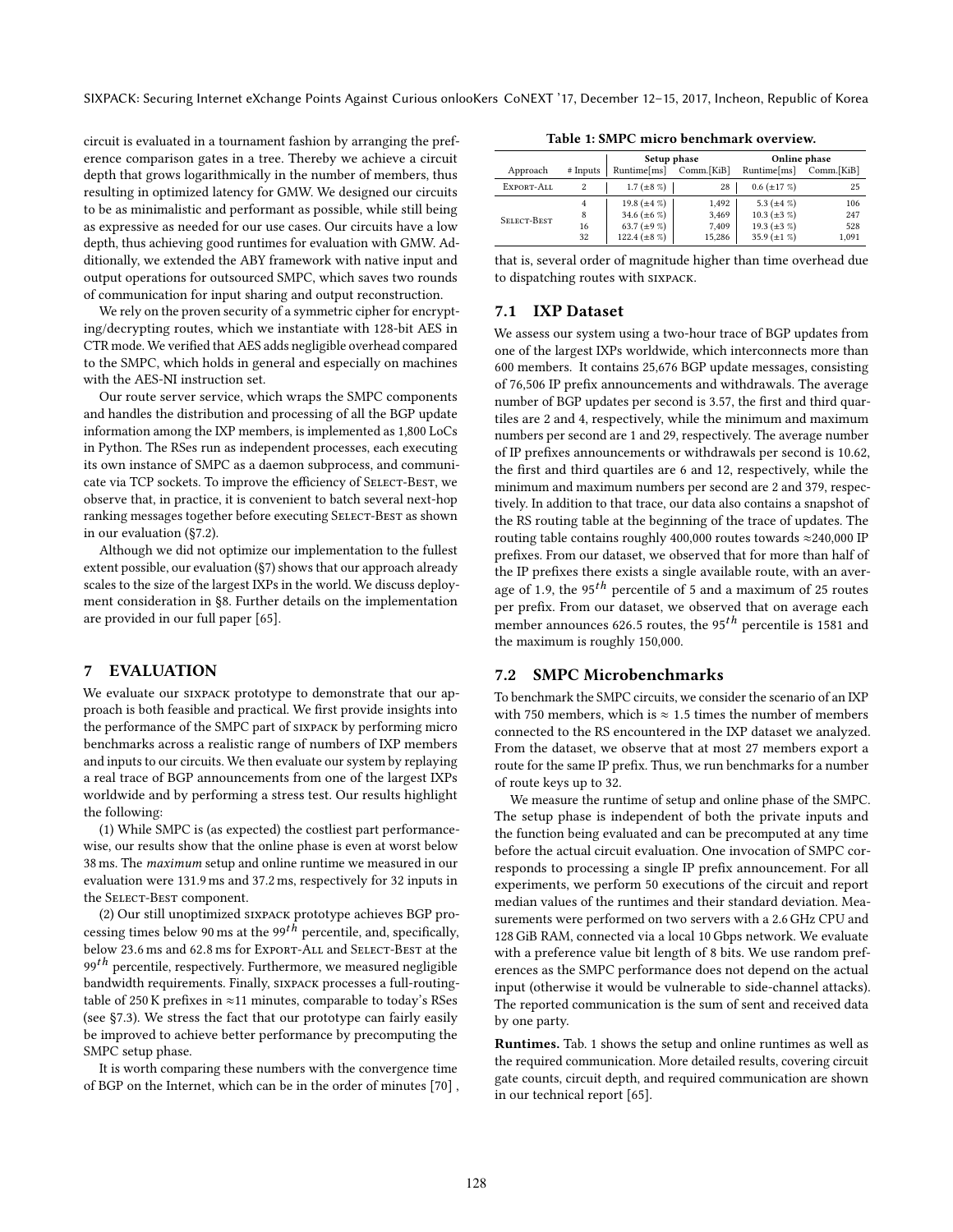Our results show that the setup phase takes between 1.7 ms and 122.4 ms, and depends on the number of inputs processed and the circuit used. In the best case, an IP prefix is announced by a single member and the Export-All component can be used to dispatch the announcement to the legitimate members since no route comparison is needed.

In the Export-All component, each route is processed independently, even those towards the same destination IP prefix. This case corresponds to the computation with just 2 inputs (i.e., a given route and the dummy one) and requires an online computation of only 0.6 ms and an amount of transferred data of 25 KiB. However, as both setup and online runtimes grow sub-linear with the number of routes, it is beneficial to compute on many routes in parallel, e.g., at times where several BGP announcements happen simultaneously. The runtimes of SELECT-BEST are large due to the deeper SMPC circuit. Note that SELECT-BEST may not be used when an IP prefix is announced by a single route (i.e., 2 inputs).

We also verified that our SMPC circuits scale linearly with respect to the number of members, i.e., with 1,500 members, SELECT-BEST takes less than 70 ms to process 32 routes.

Memory Consumption. We further measure the memory consumption of our SMPC implementation. Even when processing large inputs of 32 routes and 2,000 members, the memory consumption of the dispatching operation, which is consumed only during a route dispatch, remains below 15 MiB. We determined that memory consumption grows sub-linear with increasing parameters, which shows that our implementation will remain practical in the future.

In summary, these performance numbers confirm the practicality of our SMPC implementation and sixpack.

#### <span id="page-9-0"></span>7.3 Prototype Evaluation

To assess the feasibility of sixpack, we focus on evaluating its two main building blocks, i.e., Export-ALL and SELECT-BEST, against a real-world trace of BGP updates collected from one of the largest IXPs in the world. To assess sixpack's scalability, we performed a stress test of Export-All and Select-Best and considered edge case scenarios such as the connection of a new member to the IXP network.

Experimental setup. We performed our experiments on three servers with 16 hyper-threaded cores at 2.6 GHz with 128 GiB of RAM and Ubuntu Linux 14.04, each two connected through 10 Gbps links. The average latency is  $100 \mu s$ , similarly to latencies reported in co-location data centers [\[4\]](#page-11-9). We use one server to replay the stream of BGP updates from our dataset and to handle the receiving part of the sixpack mechanism. In each experiment, we load the full RS routing table contained in our dataset into the two RS instances.

Each RS instance runs on a server and consists of a set of worker processes orchestrated by a single handler process. The latter one (i) redistributes received BGP updates to the workers, (ii) guarantees that the other RS instance also knows which worker must be used to process a BGP update, (iii) synchronizes sixpack's operations, (iv) redistributes the SMPC outputs to the members, and (v) guarantees that two BGP updates for the same IP prefix are not processed simultaneously by two different workers. Each worker runs an instance of the SMPC party and computes its inputs.

<span id="page-9-1"></span>

Figure 10: Processing time CDFs for Export-ALL and SELECT-BEST components with 8 workers per RS instance.

Each BGP update can be either an announcement or a withdrawal of a set of IP prefix destinations that share the same export policy. In order to evaluate SELECT-BEST, we assign random local preferences among all the IXP members.

Performance analysis on real-world BGP trace. For each BGP route announcement r, we measure the amount of time required to create the input values for the SMPC processing, the time required to run the SMPC computation, the amount of time the announcement is handled by a worker process, and the total time between the reception of  $r$  and the transmission of its output to the IXP members.

We plot the processing time of each IP prefix from our dataset in Fig. [10.](#page-9-1) We observe similar trends in both Export-ALL and SELECT-BEST (i.e, Step I and Step III of SIXPACK), with the latter one being 2 times slower than the former one. In both graphs, we see a large gap between worker and handler times. This is mostly due to the unoptimized utilization of shared data structures in Python. Second, worker execution is dominated by the SMPC processing, with SMPC input creation requiring only a negligible amount of computational resources. We also measure the time required to encrypt and decrypt routing announcements, finding AES operations to be a negligible amount of time compared to the handler.

To summarize, the average processing times are <sup>15</sup>.<sup>9</sup> ms and <sup>32</sup>.<sup>7</sup> ms for Export-All and Select-Best, respectively, while the  $99<sup>th</sup>$  percentiles are 23.6 ms and 62.8 ms, respectively. This low running time reflects the fact that most of the routes are announced by few members (see [§7.1\)](#page-8-3),The performance of SELECT-BEST is dominated by the SMPC computation. We recall that the SMPC could be further optimized by precomputing the setup phase ahead of time.

We also measured the amount of communication required by sixpack during the experiment. We found that for both Export-All and SELECT-BEST the average bandwidth requirements from an IXP member to the RSes are negligible (i.e., 20 kbps). The requirements are higher for the communication between the two RSes. In the Export-All component, the average bandwidth requirement is less than 2.79 Mbps while in SELECT-BEST it is no more than 10.9 Mbps. These figures show that even a 1 Gbps link between the two RSes would be more than sufficient for supporting sixpack.

Stress test. To assess the scalability of our system, we flooded sixpack with announcements and counted the number of routes dispatched per second. Our evaluation follows two dimensions: number of routes announced for the same IP prefix (including a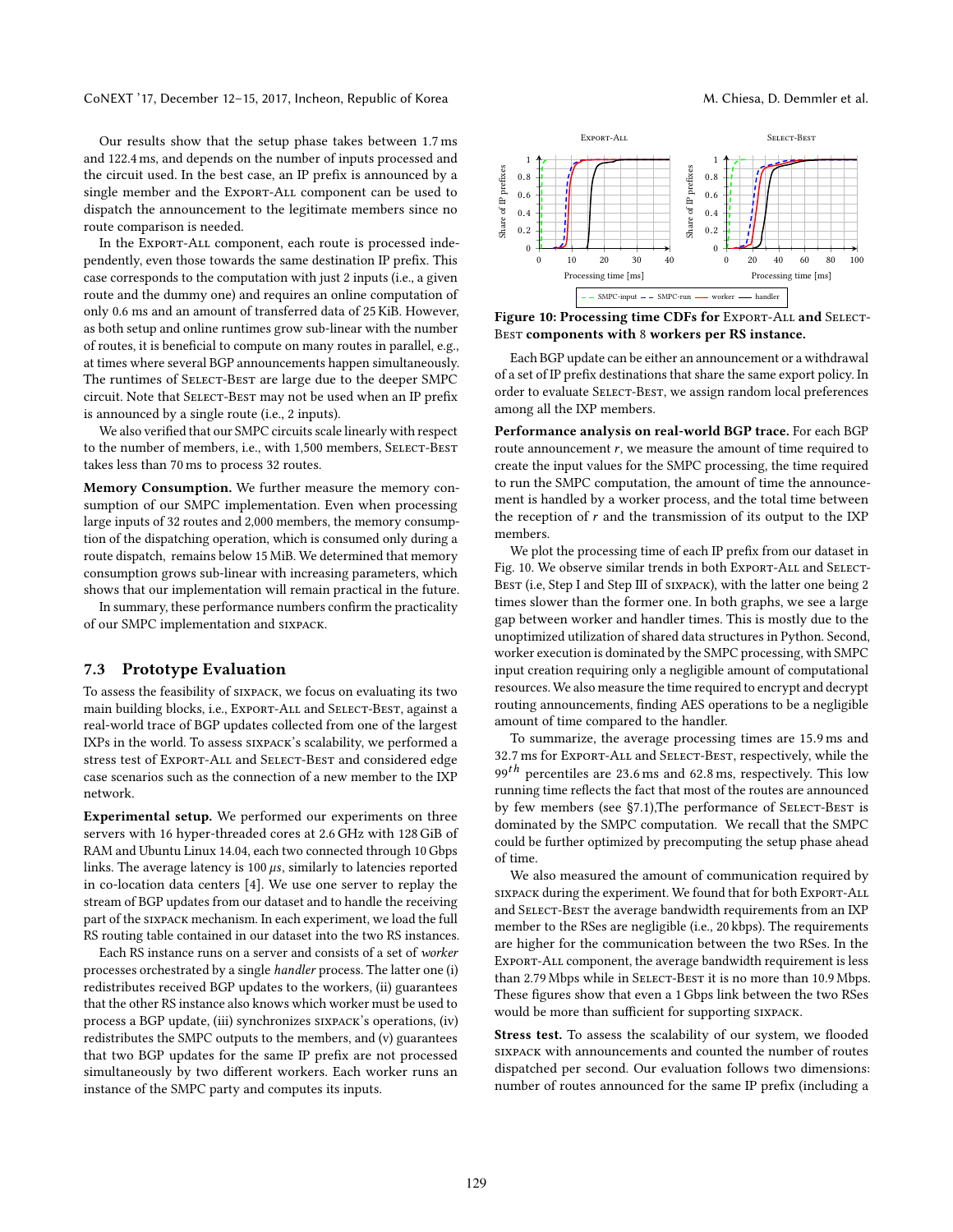<span id="page-10-1"></span>

Figure 11: Throughput test of sixpack for different number of parallel workers.

dummy route) and number of parallel workers and plotted our results in Fig. [11.](#page-10-1) We observed that sixpack processes 619.28 route announcements per second in the Export-All component and 64.33 announcements per second for IP prefixes announced through 8 routes. We observe that eight workers in parallel provide limited improvements for computations of more than a single announced route. We observed that sixteen parallel workers allow sixpack to process over 1,010 routes per second with Export-All (not shown in the graph) but do not improve performance for routes announced by more than one member (i.e., in SELECT-BEST). The bandwidth requirements at full-speed are always below <sup>1</sup>.5Gbps.

Connecting a new member: comparing with today's RSes. When a member M connects to the RS, either because of a newly established connection or after recovering from a failure, two operations are performed: (i) the RS propagates to the new member all the best permissible routes towards the IP prefixes that were previously announced by the other members and (ii) the RS recomputes and propagates to all the members the best route for each IP prefix announced by M. As for operation (i), at large IXPs,  $\approx$  250 K best-route computations must be performed, one for each prefix known to the RS. While this may sound problematic, based on our datasets, most of the IP prefixes are announced by a single member, hence enabling us to consistently leverage the Export-All component. Moreover, each best route is computed only for one IXP member and not for all of them. This allows us to considerably speed up the SMPC execution. For instance, while executing the SELECT-BEST component for 500 members with 32 routes takes on average 158 ms, the same computation for a single member takes just 9 ms. We verified that operation (i) takes on average <sup>92</sup>.<sup>8</sup> s with our dataset. As for operation (ii), from our dataset, we observed that most of the customers do not announce more than 1K BGP routes. Our stress test shows that such operations would not take more than a few seconds. For large customers announcing ≈250K prefixes, we verified that the announcement operation takes roughly 11 minutes. In comparison, today's RSes report convergence times ranging between 3 and 10 minutes [\[2,](#page-11-4) [25,](#page-12-14) [77\]](#page-12-15), even without incorporating import policies, performance-driven information, and privacy functionality.

# <span id="page-10-0"></span>8 FREQUENTLY ASKED QUESTIONS

Is sixpack ineffective since routing policies can be easily inferred? No. While many techniques have been designed to infer peering relationships and policies [\[6,](#page-11-11) [19,](#page-11-12) [28,](#page-12-35) [29,](#page-12-36) [52,](#page-12-37) [68,](#page-12-38) [80,](#page-12-39) [83\]](#page-12-40), such solutions not only have limited accuracy [\[75\]](#page-12-41) (e.g., globally visible

AS-paths neither reveal local preferences nor "negative" export policies, i.e., not exporting a route) but might also be detectable (e.g., BGP AS-path spoofing [\[52\]](#page-12-37)). Finally, sixpack supports ranking routes based on the IXP members' port utilization, a fundamental performance metric that is challenging to infer in practice [\[22\]](#page-11-2).

How do you envision sixpack being adopted by IXPs? Traditional RS service and sixpack can coexist. Each member can choose whether to share its routes in a privacy-preserving manner or not. We argue that the desire to maintain peering relationships private will incentivize adoption. Members could run sixpack as a BGP proxy that interfaces between the BGP border router and the SMPC process. Members not using sixpack require no changes to their infrastructure. Moreover, sixpack is facilitated by the increasing trend towards SDN deployments at IXPs [\[3,](#page-11-13) [24,](#page-11-14) [39,](#page-12-42) [40,](#page-12-43) [61,](#page-12-44) [81\]](#page-12-45).

Why not use Intel SGX in place of SMPC? Software Guard eXtensions (SGX) is an instruction set [\[20,](#page-11-15) [51\]](#page-12-46) that allows programmers to perform computation on data stored within private regions of memory that are not accessible by unauthorized processes. Despite its promise, SGX is currently the subject of many discussions regarding its real level of security. In contrast, SMPC is a wellestablished methodology with proven security guarantees. A major concern regarding SGX programs is that timing or memory access patterns leak information about the private inputs. Our SMPC approach, in contrast, does not suffer from these problems. Another general concern regarding SGX is Intel's role as the centralized point of trust. SMPC allows any two entities to guarantee privacypreservation. Because of the above SGX limitations, recent studies propose combining SGX with SMPC to strengthen the privacy of outsourced computation [\[41,](#page-12-47) [57\]](#page-12-48). Thus, we consider SGX as complementary to our solution.

Does sixpack nullify the benefits of RSes? No. sixpack preserves centralized route computation while tackling 3 out of 4 concerns from operators with RSes (i.e., route visibility, best route control, privacy), enhancing RS functionality with performance information, and retaining easy management.

Does sixpack leak information? Members only learn that (encrypted) routes are announced. The RSes also learn IP prefixes and announcing members of each encrypted route.

# 9 RELATED WORK

Great efforts are invested in making SMPC a practical approach with real-life applications. Indeed, SMPC has been applied to a broad spectrum of applications [\[9–](#page-11-16)[12\]](#page-11-17).

In the networking realm, the first works to apply an SMPC approach to interdomain routing were [\[7,](#page-11-18) [42\]](#page-12-1). These works study how BGP routes across the whole Internet can be computed in a privacy-preserving manner. While a new and exciting direction, these results limit BGP expressiveness and the achieved runtimes are impractical, even on small topologies. Instead, we focus on IXPs, the crucial crossroads of the Internet that run computation on private, business-sensitive routing information. We argue that applying SMPC to this narrower context is a promising approach to privacy-preserving interdomain route-computation and we built a prototype that handles real-world traces from a large IXP.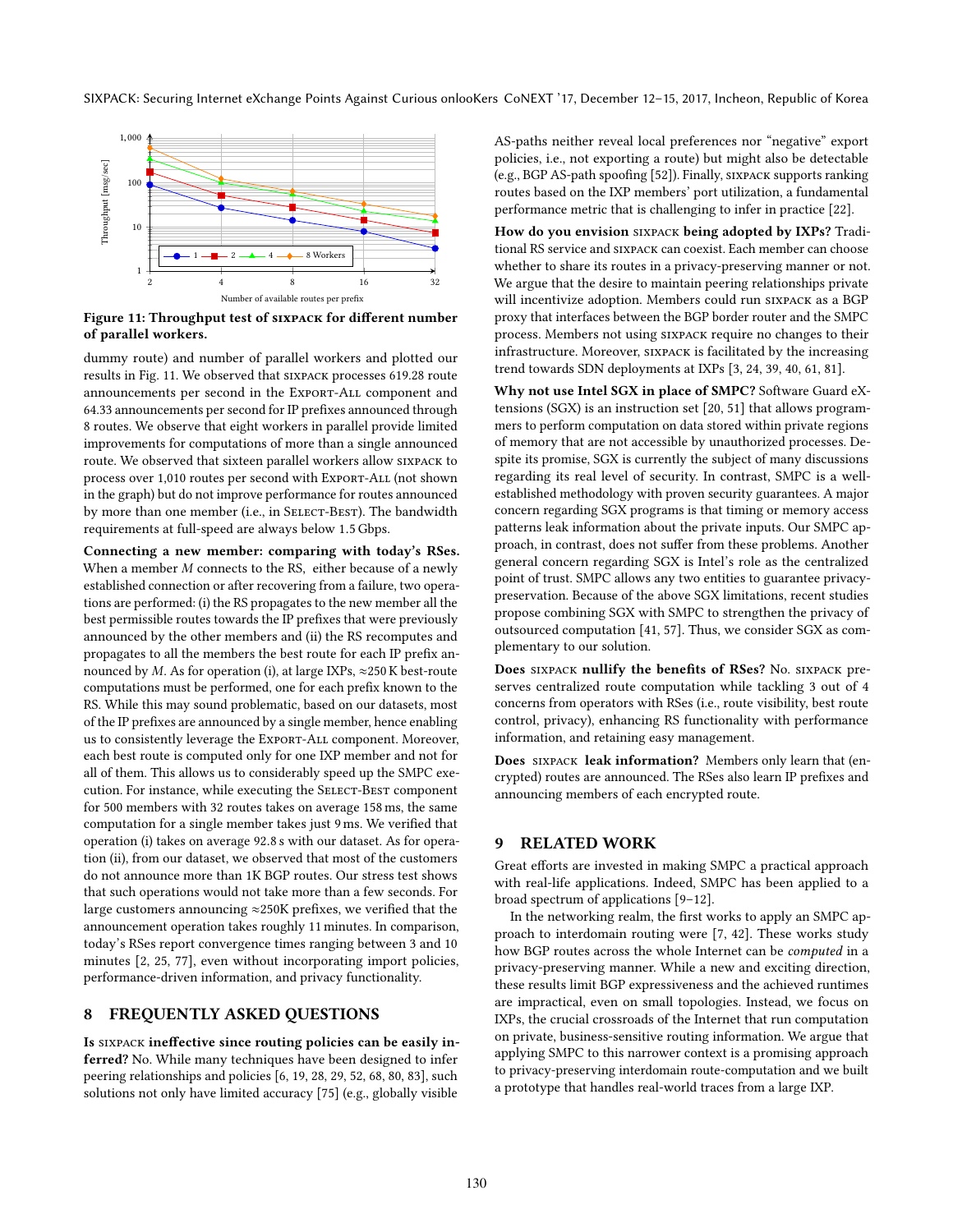Another routing-related study is SPIDER [\[88\]](#page-13-0), a distributed mechanism for verifying if a peering agreement between ASes (involving, e.g., a requirement to always export the shortest route available) is respected by the involved parties without revealing control-plane information (e.g., which routes are available). Applying SPIDER to our context could aid IXP members in verifying that the RS is indeed executing the protocol (in contrary to, e.g., selecting an un-optimal route for each member). Our focus in this paper is different: we guarantee that the RS does not learn anything about members' export and import policies. Finally, while SGX can be used to preserve the privacy of interdomain routing policies [\[54,](#page-12-9) [63\]](#page-12-49), we discussed its limitations in [§8.](#page-10-0)

Past studies utilized SMPC to address privacy concerns in a variety of other networking-related problems [\[13,](#page-11-19) [16,](#page-11-20) [67,](#page-12-12) [76\]](#page-12-50). Unlike these studies, our focus is on guaranteeing the privacy of peering policies. Additionally, the protocols proposed in these studies are either evaluated under questionable conditions, or exhibit runtimes in the order of seconds, whereas RSes are required to operate at faster runtimes.

Homomorphic encryption schemes [\[30,](#page-12-51) [31,](#page-12-52) [37\]](#page-12-53) are crypto systems that computes over encrypted data. However, such general schemes are slow for practical applications [\[32\]](#page-12-54). Even implementations tailored to simple regular expression evaluation, as those presented in BlindBox [\[79\]](#page-12-55), are either too restrictive for supporting SELECT-BEST, i.e., by only providing exact string match, or leak information whenever a match is found, which corresponds to the IXP learning routes whenever a best route is selected by a member. Finally, [\[43\]](#page-12-8) designs a shortest-path vector-based routing protocol that uses homomorphic encryption but is not as expressive as BGP.

We note that in dealing with the *privacy* of export policies, our work solves an orthogonal problem to that of securing BGP routing from IP-prefix hijacks and BGP path-manipulation, which is an active topic of research [\[15,](#page-11-21) [33,](#page-12-56) [46\]](#page-12-57). Finally, while higher visibility over routes has been proposed(e.g., BGP Add-Paths [\[47\]](#page-12-58)), when deploying such techniques at the RS, no confidentiality about the export policies and IXP performance-related information is guaranteed.

# 10 CONCLUSIONS

We presented sixpack, a privacy-preserving IXP RS design with provable guarantees. sixpack dispatches routes according to highly expressive members' routing policies and IXP performance-related information. We showed that an efficient realization of sixpack with Secure Multi-Party Computation can be attained through a careful redistribution of the route dispatching responsibilities between the RS and IXP members. We devised optimized SMPC circuits tailored to RS computation. We built a sixpack prototype and assessed its practical feasibility with a real-world trace of BGP updates collected from one of the largest world-wide IXPs.

# ACKNOWLEDGMENTS

We thank the anonymous reviewers and our shepherd, David Barrera, for their valuable feedback on our paper. We thank Josh Bailey, Xenofontas Dimitropoulos, Timothy G. Griffin, Panos Kalnis, Yatish Kumar, David Meyer, and Jennifer Rexford for their valuable feedback to the project. This research is (in part) supported by European

Union's Horizon 2020 research and innovation programme under the ENDEAVOUR project (grant agreement 644960). This work has been co-funded by the German Federal Ministry of Education and Research (BMBF) and by the Hessen State Ministry for Higher Education, Research and the Arts (HMWK) within CRISP, and by the DFG as part of project S5 and E3 within the CRC 1119 CROSSING. Michael Schapira is supported by an ERC Starting Grant.

#### REFERENCES

- <span id="page-11-7"></span>[1] B. Ager, N. Chatzis, A. Feldmann, N. Sarrar, S. Uhlig, and W. Willinger. Anatomy of a large European IXP. In Conference on Applications, Technologies, Architectures, and Protocols for Computer Communications (SIGCOMM), 2012.
- <span id="page-11-4"></span>Follow up: AMS-IX Route-Server Performance Test Euro-IX 20th, 2012. [https://ripe64.ripe.net/presentations/49-Follow\\_Up\\_AMS-IX\\_route-server\\_](https://ripe64.ripe.net/presentations/49-Follow_Up_AMS-IX_route-server_test_Euro-IX_20th_RIPE64.pdf) [test\\_Euro-IX\\_20th\\_RIPE64.pdf.](https://ripe64.ripe.net/presentations/49-Follow_Up_AMS-IX_route-server_test_Euro-IX_20th_RIPE64.pdf)
- <span id="page-11-13"></span>[3] AMS-IX: Megaport and AMS-IX Partner to Provide Global SDN-Enabled Elastic Interconnection and Internet Exchange Service, Jan. 2016. [https://ams-ix.net/](https://ams-ix.net/newsitems/233) [newsitems/233.](https://ams-ix.net/newsitems/233)
- <span id="page-11-9"></span>[4] AMS-IX: Real-time-statistics, Feb. 2016. [https://ams-ix.net/technical/statistics/](https://ams-ix.net/technical/statistics/real-time-stats) [real-time-stats.](https://ams-ix.net/technical/statistics/real-time-stats)
- <span id="page-11-5"></span>[5] Amdsterdam internet exchange infrastructure, 2017. [https://ams-ix.net/technical/](https://ams-ix.net/technical/ams-ix-infrastructure) [ams-ix-infrastructure.](https://ams-ix.net/technical/ams-ix-infrastructure)
- <span id="page-11-11"></span>[6] R. Anwar, H. Niaz, D. R. Choffnes, Í. S. Cunha, P. Gill, and E. Katz-Bassett. Investigating interdomain routing policies in the wild. In Internet Measurement Conference (IMC), 2015.
- <span id="page-11-18"></span>[7] G. Asharov, D. Demmler, M. Schapira, T. Schneider, G. Segev, S. Shenker, and M. Zohner. Privacy-preserving interdomain routing at Internet scale. Proceedings on Privacy Enhancing Technologies (PoPETs), 2017(3), 2017.
- <span id="page-11-3"></span>[8] D. Barrera, L. Chuat, A. Perrig, R. M. Reischuk, and P. Szalachowski. The SCION Internet Architecture. Communications of the ACM, 60(6):56–65, 2017.
- <span id="page-11-16"></span>[9] D. Bogdanov, M. Jõemets, S. Siim, and M. Vaht. How the Estonian tax and customs board evaluated a tax fraud detection system based on secure multiparty computation. In Financial Cryptography and Data Security (FC), volume 8975 of LNCS, pages 227–234. Springer, 2015.
- [10] D. Bogdanov, L. Kamm, S. Laur, P. Pruulmann-Vengerfeldt, R. Talviste, and J. Willemson. Privacy-preserving statistical data analysis on federated databases. In Annual Privacy Forum, volume 8450 of LNCS, pages 30–55. Springer, 2014.
- [11] D. Bogdanov, R. Talviste, and J. Willemson. Deploying secure multi-party computation for financial data analysis - (short paper). In Financial Cryptography and Data Security (FC), volume 7397 of LNCS, pages 57–64. Springer, 2012.
- <span id="page-11-17"></span>[12] P. Bogetoft, D. L. Christensen, I. Damgård, M. Geisler, T. Jakobsen, M. Krøigaard, J. D. Nielsen, J. B. Nielsen, K. Nielsen, J. Pagter, M. Schwartzbach, and T. Toft. Secure multiparty computation goes live. In Financial Cryptography and Data Security (FC), volume 5628 of LNCS, pages 325-343. Springer, 2009.
- <span id="page-11-19"></span>[13] M. Burkhart, M. Strasser, D. Many, and X. Dimitropoulos. SEPIA: Privacypreserving Aggregation of Multi-domain Network Events and Statistics. In USENIX Security, 2010.
- <span id="page-11-10"></span>[14] N. Büscher and S. Katzenbeisser. Faster Secure Computation through Automatic Parallelization. In USENIX Security, 2015.
- <span id="page-11-21"></span>[15] K. Butler, T. R. Farley, P. McDaniel, and J. Rexford. A survey of BGP security issues and solutions. Proceedings of the IEEE, 98(1):100–122, 2010.
- <span id="page-11-20"></span>[16] M. Canini, V. Jovanović, D. Venzano, G. Kumar, D. Novaković, and D. Kostić. Checking for Insidious Faults in Deployed Federated and Heterogeneous Distributed Systems. Technical Report 164475, EPFL, 2011.
- <span id="page-11-0"></span>[17] D. R. Choffnes and F. E. Bustamante. On the Effectiveness of Measurement Reuse for Performance-Based Detouring. In IEEE Conference on Computer Communications (INFOCOM), 2009.
- <span id="page-11-8"></span>[18] Bgp best path selection algorithm, 2017. [http://bit.ly/2slSBhV.](http://bit.ly/2slSBhV)
- <span id="page-11-12"></span>L. Cittadini, G. Di Battista, T. Erlebach, M. Patrignani, and M. Rimondini. Assigning AS relationships to satisfy the Gao-Rexford conditions. In International Conference on Network Protocols (ICNP), 2010.
- <span id="page-11-15"></span>[20] V. Costan and S. Devadas. Intel SGX explained. Cryptology ePrint Archive, Report 2016/086, 2016. [http://ia.cr/2016/086.](http://ia.cr/2016/086)
- <span id="page-11-1"></span>[21] D. Croce, E. Leonardi, and M. Mellia. Large-Scale Available Bandwidth Measurements: Interference in Current Techniques. IEEE Transactions on Network and Service Management, 8(4):361–374, 2011.
- <span id="page-11-2"></span>[22] D. Croce, M. Mellia, and E. Leonardi. The Quest for Bandwidth Estimation Techniques for Large-scale Distributed Systems. SIGMETRICS Perform. Eval. Rev., 37(3), Jan. 2010.
- <span id="page-11-6"></span>[23] Deutscher commercial internet exchange infrastructure, 2013. [https://apollon.](https://apollon.de-cix.net/news/blog-post/2013/07/26/de-cix-apollons-current-topology/) [de-cix.net/news/blog-post/2013/07/26/de-cix-apollons-current-topology/.](https://apollon.de-cix.net/news/blog-post/2013/07/26/de-cix-apollons-current-topology/)
- <span id="page-11-14"></span>https://www.de-cix.net/en/about-de-cix/ [research-and-development/endeavour.](https://www.de-cix.net/en/about-de-cix/research-and-development/endeavour)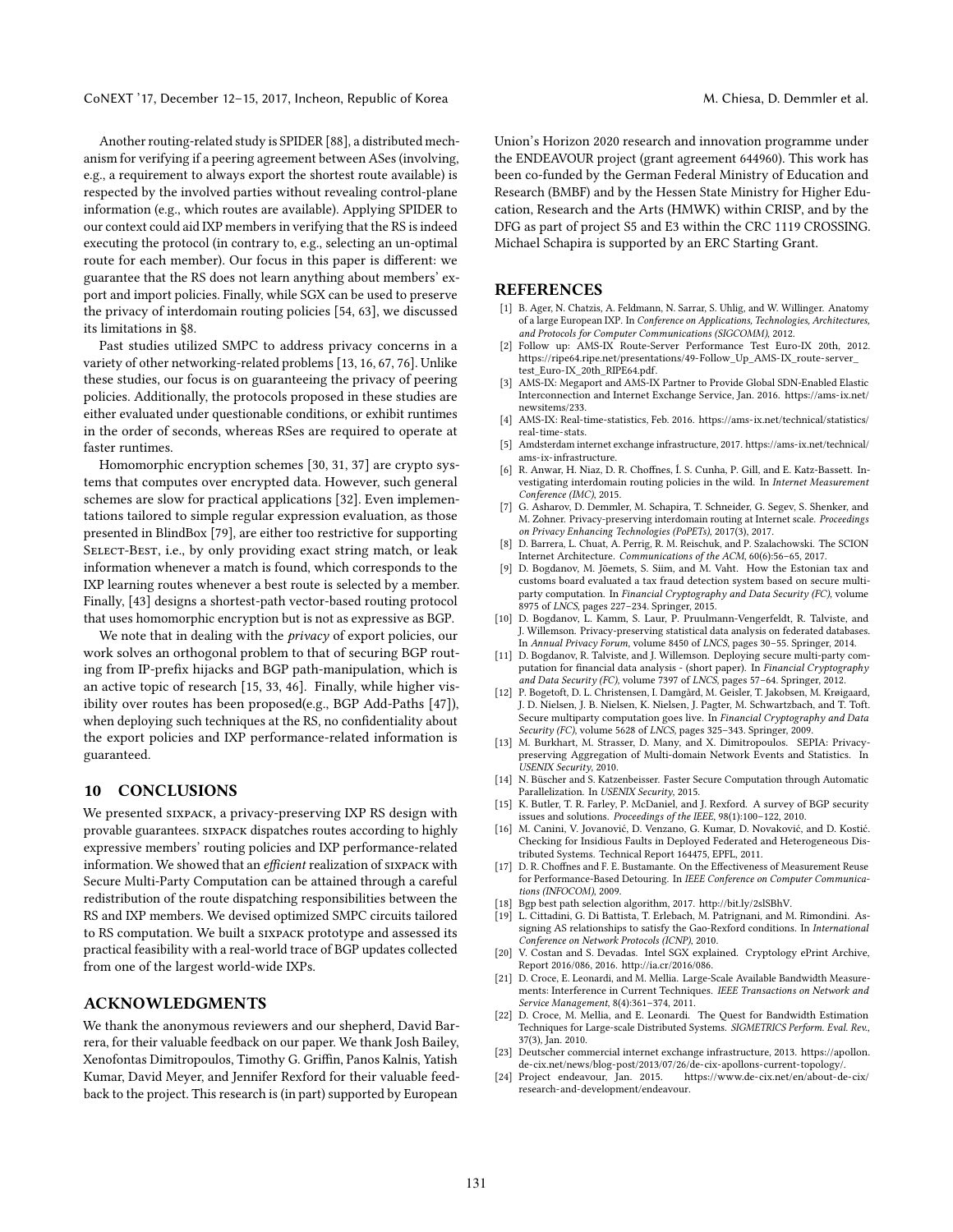- <span id="page-12-14"></span>[25] An IXP Route Server Test Framework, 2016. [https://www.de-cix.net/](https://www.de-cix.net/_Resources/Persistent/fba89bc19381b6784df99d2a78d4a11ebb7583c2/DE-CIX-route-server-testframework.pdf) [\\_Resources/Persistent/fba89bc19381b6784df99d2a78d4a11ebb7583c2/](https://www.de-cix.net/_Resources/Persistent/fba89bc19381b6784df99d2a78d4a11ebb7583c2/DE-CIX-route-server-testframework.pdf) [DE-CIX-route-server-testframework.pdf.](https://www.de-cix.net/_Resources/Persistent/fba89bc19381b6784df99d2a78d4a11ebb7583c2/DE-CIX-route-server-testframework.pdf)
- <span id="page-12-17"></span>[26] Deutscher Commercial Internet Exchange, 2017. [https://www.de-cix.net/.](https://www.de-cix.net/)
- <span id="page-12-32"></span>[27] D. Demmler, T. Schneider, and M. Zohner. ABY – a framework for efficient mixed-protocol secure two-party computation. In The Network and Distributed System Security Symposium (NDSS), 2015.
- <span id="page-12-35"></span>[28] X. Dimitropoulos, D. Krioukov, M. Fomenkov, B. Huffaker, Y. Hyun, K. Claffy, and G. Riley. AS relationships: Inference and validation. Computer Communication Review, 37(1):29–40, Jan. 2007.
- <span id="page-12-36"></span>[29] L. Gao. On Inferring Autonomous System Relationships in the Internet. IEEE/ACM Transactions on Networking, 9(6):733–745, Dec. 2001.
- <span id="page-12-51"></span>[30] S. Garg, C. Gentry, S. Halevi, M. Raykova, A. Sahai, and B. Waters. Candidate indistinguishability obfuscation and functional encryption for all circuits. In Annual Symposium on Foundations of Computer Science (FOCS). IEEE, 2013.
- <span id="page-12-52"></span>[31] C. Gentry. Fully homomorphic encryption using ideal lattices. In ACM Symposium on Theory of Computing (STOC). ACM, 2009.
- <span id="page-12-54"></span>[32] C. Gentry, S. Halevi, and N. P. Smart. Homomorphic evaluation of the AES circuit. In CRYPTO, volume 7417 of LNCS, pages 850–867. Springer, 2012.
- <span id="page-12-56"></span>[33] P. Gill, M. Schapira, and S. Goldberg. Let the Market Drive Deployment: a Strategy for Transitioning to BGP Security. In Conference on Applications, Technologies, Architectures, and Protocols for Computer Communications (SIGCOMM), 2011.
- <span id="page-12-13"></span>[34] P. Gill, M. Schapira, and S. Goldberg. A Survey of Interdomain Routing Policies. Computer Communication Review, 2014.
- <span id="page-12-29"></span>[35] O. Goldreich. The Foundations of Cryptography - volume 2, Basic Applications. Cambridge University Press, 2004.
- <span id="page-12-16"></span>[36] O. Goldreich, S. Micali, and A. Wigderson. How to play any mental game or a completeness theorem for protocols with honest majority. In ACM Symposium on Theory of Computing (STOC), 1987.
- <span id="page-12-53"></span>[37] S. Goldwasser, Y. Kalai, R. A. Popa, V. Vaikuntanathan, and N. Zeldovich. Reusable garbled circuits and succinct functional encryption. In ACM Symposium on Theory of Computing (STOC). ACM, 2013.
- <span id="page-12-7"></span>[38] Cloud Native Networking, 2017. Amin Vahdat's keynote at Open Networking Summit. Available at [http://bit.ly/2qIZigQ.](http://bit.ly/2qIZigQ)
- <span id="page-12-42"></span>[39] A. Gupta, R. MacDavid, R. Birkner, M. Canini, N. Feamster, J. Rexford, and L. Vanbever. An industrial-scale software defined internet exchange point. In USENIX Symposium on Networked Systems Design and Implementation (NSDI), 2016.
- <span id="page-12-43"></span>[40] A. Gupta, L. Vanbever, M. Shahbaz, S. P. Donovan, B. Schlinker, N. Feamster, J. Rexford, S. Shenker, R. Clark, and E. Katz-Bassett. SDX: A software defined internet exchange. In Conference on Applications, Technologies, Architectures, and Protocols for Computer Communications (SIGCOMM), 2014.
- <span id="page-12-47"></span>[41] D. Gupta, B. Mood, J. Feigenbaum, K. R. B. Butler, and P. Traynor. Using intel software guard extensions for efficient two-party secure function evaluation. In Financial Cryptography and Data Security - FC International Workshops, BITCOIN, VOTING, and WAHC, 2016.
- <span id="page-12-1"></span>[42] D. Gupta, A. Segal, A. Panda, G. Segev, M. Schapira, J. Feigenbaum, J. Rexford, and S. Shenker. A new approach to interdomain routing based on secure multi-party computation. In ACM Workshop on Hot Topics in Networks (HotNets, 2012.
- <span id="page-12-8"></span>[43] W. Henecka and M. Roughan. STRIP: privacy-preserving vector-based routing. In International Conference on Network Protocols (ICNP), 2013.
- <span id="page-12-24"></span>[44] A. Holzer, M. Franz, S. Katzenbeisser, and H. Veith. Secure two-party computations in ANSI C. In ACM Conference on Computer and Communications Security (CCS), pages 772–783. ACM, 2012.
- <span id="page-12-25"></span>[45] Y. Huang, D. Evans, J. Katz, and L. Malka. Faster secure two-party computation using garbled circuits. In USENIX Security, pages 539–554, 2011.
- <span id="page-12-57"></span>[46] G. Huston, M. Rossi, and G. Armitage. Securing BGP - a literature survey. Communications Surveys Tutorials, IEEE, 13(2):199–222, 2011.
- <span id="page-12-58"></span>[47] Advertisement of Multiple Paths in BGP, Oct. 2014. [https://tools.ietf.org/html/](https://tools.ietf.org/html/draft-ietf-idr-add-paths-10) [draft-ietf-idr-add-paths-10.](https://tools.ietf.org/html/draft-ietf-idr-add-paths-10)
- <span id="page-12-18"></span>[48] Making Route Servers Aware of Data Link Failures at IXPs, 2017. [https://tools.](https://tools.ietf.org/html/draft-ietf-idr-rs-bfd-02) [ietf.org/html/draft-ietf-idr-rs-bfd-02.](https://tools.ietf.org/html/draft-ietf-idr-rs-bfd-02)
- <span id="page-12-21"></span>[49] Interxion colocation services, 2017. [http://www.interxion.com/.](http://www.interxion.com/)
- <span id="page-12-2"></span>[50] M. Jain and C. Dovrolis. Path Selection Using Available Bandwidth Estimation in Overlay-Based Video Streaming. Computer Networks, 52(12):2411–2418, 2008.
- <span id="page-12-46"></span>[51] P. Jain, S. J. Desai, M. Shih, T. Kim, S. M. Kim, J. Lee, C. Choi, Y. Shin, B. B. Kang, and D. Han. OpenSGX: An Open Platform for SGX Research. In The Network and Distributed System Security Symposium (NDSS), 2016.
- <span id="page-12-37"></span>[52] U. Javed, I. Cunha, D. R. Choffnes, E. Katz-Bassett, T. E. Anderson, and A. Krishnamurthy. PoiRoot: investigating the root cause of interdomain path changes. In Conference on Applications, Technologies, Architectures, and Protocols for Computer Communications (SIGCOMM), 2013.
- <span id="page-12-20"></span>[53] M. Keller. The oblivious machine – or: How to put the C into MPC. IACR Cryptology ePrint Archive, page 467, 2015. [http://ia.cr/2015/467.](http://ia.cr/2015/467)
- <span id="page-12-9"></span>[54] S. Kim, Y. Shin, J. Ha, T. Kim, and D. Han. A first step towards leveraging commodity trusted execution environments for network applications. In ACM
- <span id="page-12-10"></span>Workshop on Hot Topics in Networks (HotNets, 2015. [55] S. M. Kim, J. Han, J. Ha, T. Kim, and D. Han. Enhancing Security and Privacy of Tor's Ecosystem by Using Trusted Execution Environments. In USENIX Symposium on Networked Systems Design and Implementation (NSDI), 2017.
- <span id="page-12-3"></span>[56] R. Kloeti, M. Rost, P. Georgopoulos, B. Ager, S. Schmid, and D. X. Stitching inter-domain paths over IXPs. In ACM Sigcomm Symposium on SDN Research (SOSR), 2016.
- <span id="page-12-48"></span>[57] P. Koeberl, V. Phegade, A. Rajan, T. Schneider, S. Schulz, and M. Zhdanova. Time to rethink: Trust brokerage using trusted execution environments. In Trust and Trustworthy Computing (TRUST), volume 9229 of LNCS, pages 181–190. Springer,
- <span id="page-12-31"></span>2015. [58] V. Kolesnikov, A.-R. Sadeghi, and T. Schneider. Improved garbled circuit building blocks and applications to auctions and computing minima. In CANS, volume 5888 of LNCS, pages 1–20. Springer, 2009.
- <span id="page-12-26"></span>[59] B. Kreuter, B. Mood, A. Shelat, and K. Butler. PCF: a portable circuit format for scalable two-party secure computation. In USENIX Security, 2013.
- <span id="page-12-11"></span>[60] T. Lee, C. Pappas, D. Barrera, P. Szalachowski, and A. Perrig. Source Accountability with Domain-brokered Privacy. In International Conference on emerging Networking EXperiments and Technologies (CoNEXT), 2016.<br>[61] LightReading. Pica8 powers french TOUIX SDN-
- <span id="page-12-44"></span>Pica8 powers french TOUIX SDN-driven internet exchange, June 2015. [http://www.lightreading.com/white-box/white-box-systems/](http://www.lightreading.com/white-box/white-box-systems/pica8-powers-french-touix-sdn-driven-internet-exchange/d/d-id/716667) [pica8-powers-french-touix-sdn-driven-internet-exchange/d/d-id/716667.](http://www.lightreading.com/white-box/white-box-systems/pica8-powers-french-touix-sdn-driven-internet-exchange/d/d-id/716667)
- <span id="page-12-27"></span>[62] C. Liu, X. S. Wang, K. Nayak, Y. Huang, and E. Shi. ObliVM: A programming framework for secure computation. In S&P, 2015.
- <span id="page-12-49"></span>[63] M., R. Di Lallo, G. Lospoto, H. Mostafaei, M. Rimondini, and G. Di Battista. PrIXP: Preserving the Privacy of Routing Policies at Internet eXchange Points. In IFIP/IEEE International Symposium on Integrated Network Management, IM, 2017. [64] Internet Routing Privacy Survey, 2017. [http://bit.ly/2rjT7Nj.](http://bit.ly/2rjT7Nj)
- <span id="page-12-30"></span><span id="page-12-19"></span>[65] M. Chiesa, D. Demmler, M. Canini, M. Schapira, T. Schneider. Securing Internet eXchange Points Against Curious onlooKers, Jan. 2017. [http://bit.ly/](http://bit.ly/sixpack-tech-rep)
- <span id="page-12-22"></span>[sixpack-tech-rep.](http://bit.ly/sixpack-tech-rep) [66] S. Machiraju and R. H. Katz. Reconciling cooperation with confidentiality in
- multi-provider distributed systems. Technical Report UCB/CSD-04-1345, EECS Department, University of California, Berkeley, Aug 2004.
- <span id="page-12-12"></span>[67] S. Machiraju and R. H. Katz. Verifying global invariants in multi-provider distributed systems. In ACM Workshop on Hot Topics in Networks (HotNets, 2004.
- <span id="page-12-38"></span>[68] H. V. Madhyastha, E. Katz-Bassett, T. Anderson, A. Krishnamurthy, and A. Venkataramani. iPlane Nano: Path Prediction for Peer-to-peer Applications. In USENIX Symposium on Networked Systems Design and Implementation (NSDI), 2009.
- <span id="page-12-28"></span>[69] D. Malkhi, N. Nisan, B. Pinkas, and Y. Sella. Fairplay - secure two-party computation system. In USENIX Security, 2004.
- <span id="page-12-34"></span>[70] Z. M. Mao, R. Bush, T. Griffin, and M. Roughan. BGP Beacons. In Conference on Applications, Technologies, Architectures, and Protocols for Computer Communications (SIGCOMM), 2003.
- <span id="page-12-23"></span>[71] J. B. Nielsen, P. S. Nordholt, C. Orlandi, and S. S. Burra. A new approach to practical active-secure two-party computation. In CRYPTO, volume 7417 of LNCS, pages 681–700. Springer, 2012.
- <span id="page-12-4"></span>[72] P. Papageorge, J. McCann, and M. Hicks. Passive Aggressive Measurement with MGRP. Conference on Applications, Technologies, Architectures, and Protocols for Computer Communications (SIGCOMM), 39(4), 2009.
- <span id="page-12-5"></span>[73] A. K. Paul, A. Tachibana, and T. Hasegawa. An Enhanced Available Bandwidth Estimation Technique for an End-to-End Network Path. IEEE Transactions on Network and Service Management, 13(4):768–781, 2016.
- <span id="page-12-0"></span>[74] P. Richter, G. Smaragdakis, A. Feldmann, N. Chatzis, J. Boettger, and W. Willinger. Peering at peerings: On the role of IXP route servers. In Internet Measurement Conference (IMC), 2014.
- <span id="page-12-41"></span>M. Roughan, W. Willinger, O. Maennel, D. Perouli, and R. Bush. 10 Lessons from 10 Years of Measuring and Modeling the Internet's Autonomous Systems. IEEE Journal on Selected Areas in Communications, 29(9):1810–1821, 2011.
- <span id="page-12-50"></span>[76] M. Roughan and Y. Zhang. Privacy-preserving performance measurements. In Workshop on Mining Network Data (MineNet), pages 329–334. ACM, 2006.
- <span id="page-12-15"></span>[77] Performance Evaluation of BIRD and GoBGP, 2014. [https://www.euro-ix.net/m/](https://www.euro-ix.net/m/uploads/2016/04/24/EuroIX_GoBGP_20160419.pdf) [uploads/2016/04/24/EuroIX\\_GoBGP\\_20160419.pdf.](https://www.euro-ix.net/m/uploads/2016/04/24/EuroIX_GoBGP_20160419.pdf)
- <span id="page-12-33"></span>[78] T. Schneider and M. Zohner. GMW vs. Yao? efficient secure two-party computation with low depth circuits. In Financial Cryptography and Data Security (FC), volume 7859 of LNCS, pages 275–292. Springer, 2013.
- <span id="page-12-55"></span>[79] J. Sherry, C. Lan, R. A. Popa, and S. Ratnasamy. BlindBox: Deep packet inspection over encrypted traffic. In Conference on Applications, Technologies, Architectures, and Protocols for Computer Communications (SIGCOMM), 2015.
- <span id="page-12-39"></span>[80] R. Sherwood, A. Bender, and N. Spring. Discarte: a disjunctive internet cartographer. In Conference on Applications, Technologies, Architectures, and Protocols for Computer Communications (SIGCOMM), 2008.
- <span id="page-12-45"></span>[81] J. Stringer, Q. Fu, C. Lorier, and C. E. Rothenberg. Cardigan: Deploying a distributed routing fabric. In ACM SIGCOMM Workshop on Hot Topics in Software Defined Networking (HotSDN), 2013.
- <span id="page-12-6"></span>[82] S. Tao and R. Guérin. On-line Estimation of Internet Path Performance: An Application Perspective. In IEEE Conference on Computer Communications (INFOCOM), 2004.
- <span id="page-12-40"></span>[83] F. Wang and L. Gao. On inferring and characterizing internet routing policies. In Internet Measurement Conference (IMC), 2003.